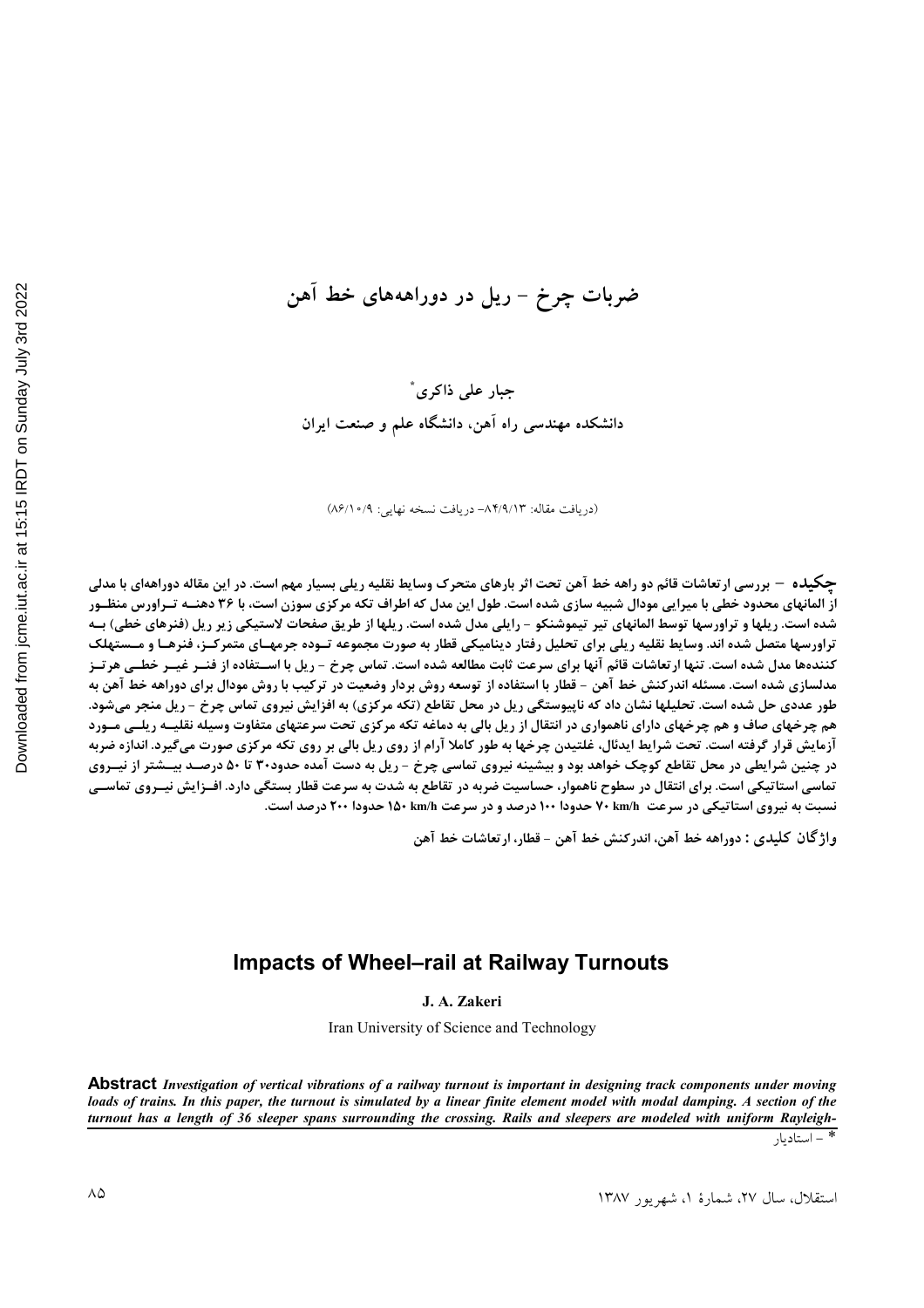*Timoshenko beam elements. The rails are connected via railpads (linear springs) to the sleepers, which rest on an elastic foundation. The rolling stocks are discrete systems of masses, springs, and dampers. By passing the trains at a constant speed, only vertical dynamics (including roll and pitch motions) is studied. The wheel-rail contact is modeled using a non-linear Hertzian spring. The train-track interaction problem is solved numerically by using an extended state space vector approach in conjunction with modal superposition for the turnout. The results show that the rail discontinuity at the frog leads to an increase*  in the wheel-rail contact force. Both smooth and irregular transitions of the wheels from the wing rail to the crossing nose have *been examined for varying speeds of the vehicle. Under perfect conditions, the wheels will change quite smoothly from rolling on the wing rail to rolling on the nose. The impact at the crossing will then be small, giving a maximum wheel-rail contact force which is only 30--50 per cent larger than the static contact force. For uneven transitions, the severity of the impact loading at the crossing depends strongly on the train speed. The increase in the contact force, as compared with the static force, is in the order of 100 per cent at 70 km/h and 200 per cent at 150 km/h.* 

**Keywords:** *Turnout, Train-track interaction, Track vibrations.* 

**۱**– مقدمه

افزایش سرعت قطارها و بار محوری در توسعه شبکه حمل و نقل ریلی نقش اساسی دارند. برای تـضمین ایمنـی و راحتـی حرکت یک قطار عبـوری از روی یـک دسـتگاه تعـویض خـط (سوزن) و نیز برای تامین هزینه های معقول نگهــداری ســوزن، ابتدا باید تأثیر دینامیکی متقابل بین یک قطـار و دو راهــه بیــان شود. متن حاضر به اثرات قائم میان یک چرخ – محور (یا یک بوژی) و دو راهه، با تأکیــد خــاص بــر مــسائل دینــامیکی روی دوراهه، می پردازد. دو راههها امکان تغییر جهت حرکت قطار از یک خـط بـه

خط دیگر را فراهم میسازند. شکل (۱). هنگام<sub>ی</sub> که یک قطـار از روى دو راهه عبور مى كند، چرخهـا از روى ريـل اصـلى بـه ریل دیگر دوراهه می،غلتد. تحت شرایط ایدئال، چرخها به نرمی از روی ناپیوستگی ریل عبور میکند و مقـدار نیـروی تماسـی ريل – چرخ خيلي افزايش نمي يابد. امـا در حقيقـت نـاهمواري سطح چرخها و ريلهـا موجـب مـي شـود عبـور از دوراهــه بــه درستی انجام نشود و این موجب افزایش مقدار نیـروی تمـاس چرخ-ریل می شود بـه طـوری کـه تغییـر شـکلهای پلاسـتیک، سایش و یا بزرگ شدن ترکها روی سطح تماس چرخ و دوراهه را سبب میشود. ترکها می توانند مستقیماً و یا در اثر خستگے به وجود آیند. پارامترهایی که بیشترین تأثیر روی انــدازه ضــربه را دارند: سرعت قطار، هندسهٔ (يروفيلهاي فرسايش يافته) دوراهــه (پروفيل ريل و نوع آن) و چرخها و بار محورياند.

تنها مقالات انــدکی بــه دینامیــک دو راهــههــای راه آهــن پرداختهاند [٢١و٢٢]. این مسئله شاید کمی عجیب باشد زیـرا مطالعات انجام شده در مورد بارهای متحرک از نیمه دوم قرن نوزدهم أغاز شـده اسـت. مطـابق مرجـع [۱] "تيموشـنكو" و "استوکز " در حدود سال ۱۸۴۹ راه حل سادهای بــرای مــسئله عبور یک وسیله نقلیه سنگین از یک پل را ارائه کردند و جرم (نیروهای اینرسی) پل را کاهش دادند. وینکلر در سـال ۱۸۶۷ شبیه سازی روسازی راه آهن و مدلسازی خط آهــ; بــر روی بستر بالاست را ارائـه كـرد. او پيـشنهاد كـرد كـه بالاسـت را میتوان مانند بستری از فنرهای الاستیک پیوسته مدل کرد. این مدل هم اکنون نیز به کار برده میشود و «بستر وینکلر» نامیده می شود. مطالعات اولیه (۱۹۳۴) در مورد دینامیک خط آهـن، أنــاليز ارتعاشــات يلهــاي راه أهــن توســط "اينگلــيس" انجــام گر فت[۲].

مشکلات مربوط به بار متحرک قبــل از ســال ۱۹۷۰ توســط "فریبا" بررسی گشت[۳]. در سال ۱۹۹۳، کنوث و گراسی[۴]، و در سال ۱۹۹۹ ذاکری و شیا [۷] تحقیقات<sub>ی</sub> در زمینه اثــر متقابــل قطار و خط انجام دادند. أنها اظهار داشتند محدوده مفيد بــسامد (فركانس) مربوط به واكـنش خـط بـين ٢٠ تــا ١۵٠٠ هرتـز (و بالاتر تا ٥٠٠٥ هرتز در مرحله توليد صدا) است. در فركانس بالای ۲۰ هرتز، فنربندی اولیه بوژی، قاب بوژی و واگن را از جرم غیر فنری (یعنی چرخ – محور) جدا میسازد. هرچند ک در هنگام مطالعات در این محدوده فرکانس، مهمتـرین قـسمتها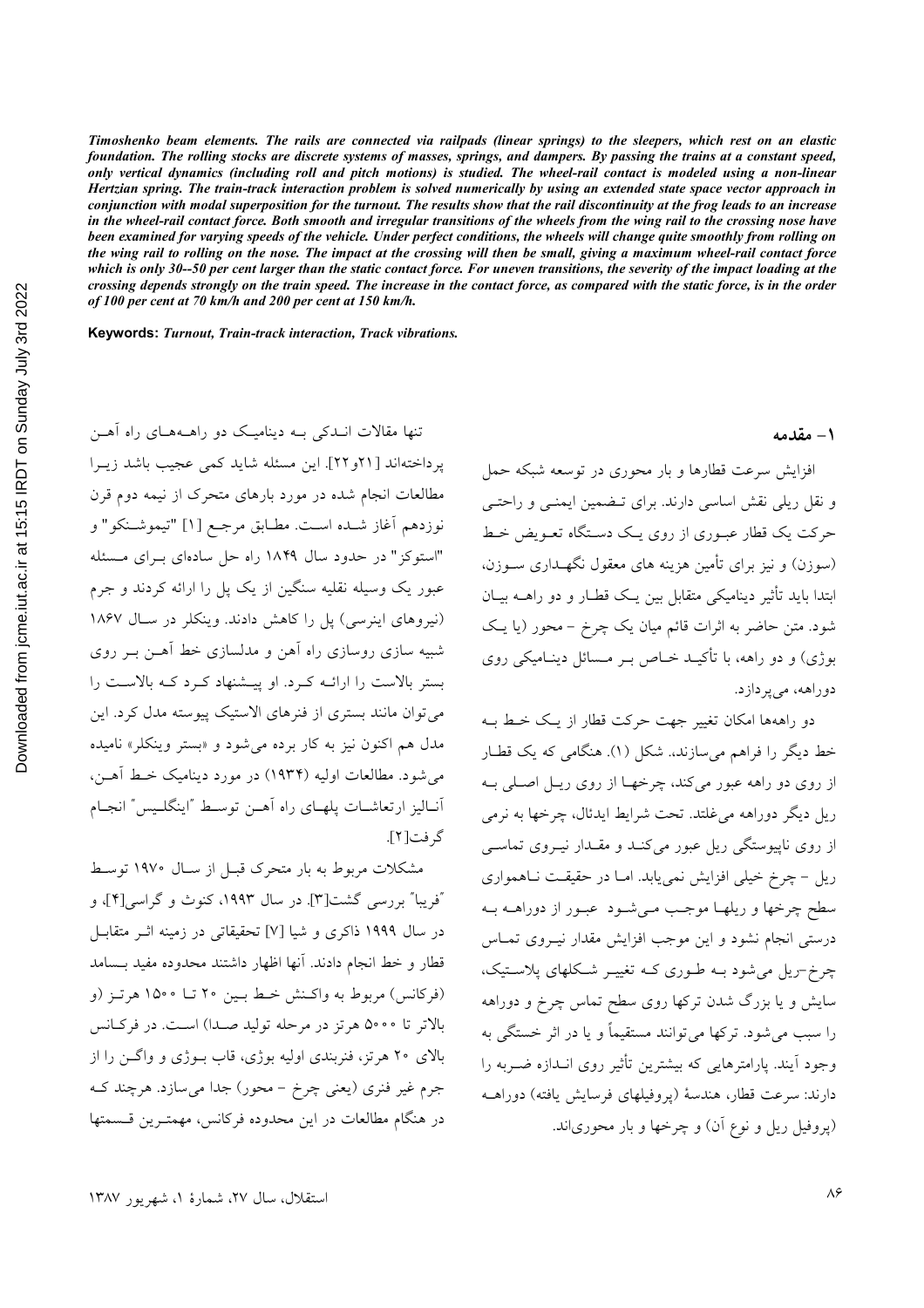

شکل ۱ – دو راهه خط آهن: الف) ریلهای اصلی، ب) ریلهای انشعاب، ج) ریلهای محافظ، د) تکه مرکزی، ه) ریلهای بالدار، و) ریلهای دماغه. ورود و خروج یک چرخ و محور که از مسیر مستقیم سوزن عبور میکند، با پیکانهایی نشان داده شده است. مسیر چرخ عبوری از دوراهه در نمای نزدیک شکل نشان داده شده است. چرخ ریل بالدار را در نقطه a ترک میکند و در نقطهb به دماغه وارد میشود.

[۹ و ۱۰] مراجعه شــود). در حــال حاضــر مــشكل تــأثير متقابــل قطار- خط آهن در «دامنه زماني» حـل شـده اسـت. راه حلـي بـا فرمولسازي بردار حالـت سـه بعـدي بـسط داده شـده و انتگـرال زمانی به کار گرفته میشود [۱۹]. دو راهه مدل شده در این مقالـه شامل ۳۶ دهانه تراورس با ریلهـای اصـلی، تیغـه سـوزن و تکـه مرکزی است. علی رغم نمـایش ریلهـای هـادی در شـکل (۱) در مدلسازی آنها در نظر گرفته نشدهاند. دوراهه بــا اســتفاده از روش المانهای محدود خطی مدل میشود. مقدار مناسب جرم –سختی – میرایی نسبی (میرایی مودال) بــه ســازه اضــافه گـــشته و مقــادیر پارامترهای مختلط مودال برای فرمولسازی فهایی (سه بعـدی) تعيين مي شوند. وسيله نقليه بــا المانهــاي مجــزاي جــرم، فنرهــا و میراگرها مدل گشته و تماس چرخ و ریل با یک فنـر غیـر خطـی هرتز نشان داده میشود. روش به کار رفتـه در اینجـا بـرای حـل مسئله اثر دینامیکی متقابل بین قطار – خط آهن در مراجع [۹، ۱۱ و ٢٥] و مراجع ديگر ارائه شده است. براي حل مسئله انــدركنش قائم در روش «دامنه زمانی» در هنگام عبور قطار از روی سـوزن، از برنامه رایانهای خاصی تحت عنوان TDI که با متـدولوژی بیـان شده در این مقاله تهیه شده، استفاده شده است.

بررسی فرکانسهای بالا تا ۱۵۰۰ هرتز میپردازد. روشهای عــددی تحقیــق در مــورد مــسئله تــأثیر دینــامیکی متقابل قطار و خط آهن را به دو گروه میتوان تقسیم کرد: روشهای «دامنه فرکانسی» و روشهای «دامنه زمانی». در گروه اول تنها مدلهای کاملاً خطی را میتوان در نظـر گرفـت. در روش «دامنه زمانی» ساختار خط اغلـب بــا المانهــای محــدود مدل می شوند. واکنــشهای خـط آهــن و وســیله نقلیــه در هنگــام حركت أن در طول خط با انتگرال عددي نسبت بـه زمـان تعيـين مي شوند. به عنوان مثال در روش «لين» و «ترتـوي»[۵] راه حـل «دامنه زمانی» نسبت به «دامنه فرکـانس» نیـاز بـه زمـان رایانـهای بیشتری دارد، اما زمان رایانهای و حافظـه رایانــهای موجــود، تنهـا محدوديتهاي تحليـل دينـاميكي|نـد. بـراي كاسـتن اهميـت ايـن محدوديتها، معادلات حركت خط أهن معمولاً بــه شــكل مــودال،

در مدلسازی، چرخ و محورها و خط هستند. مقالــه حاضــر بــه

تغییر داده می شود (به [۷ و ۸] مراجعه شود). این نیاز به یک مدل خطي براي خط آهن دارد در صـورتي کـه مـدل وسـيله نقليـه و تماس چرخ-ریل می توانند غیر خطی باشند. پارامترهـای مـودال خط آهن با گنجاندن مقادیر میرایی بسیار پیچیده خواهد شد (به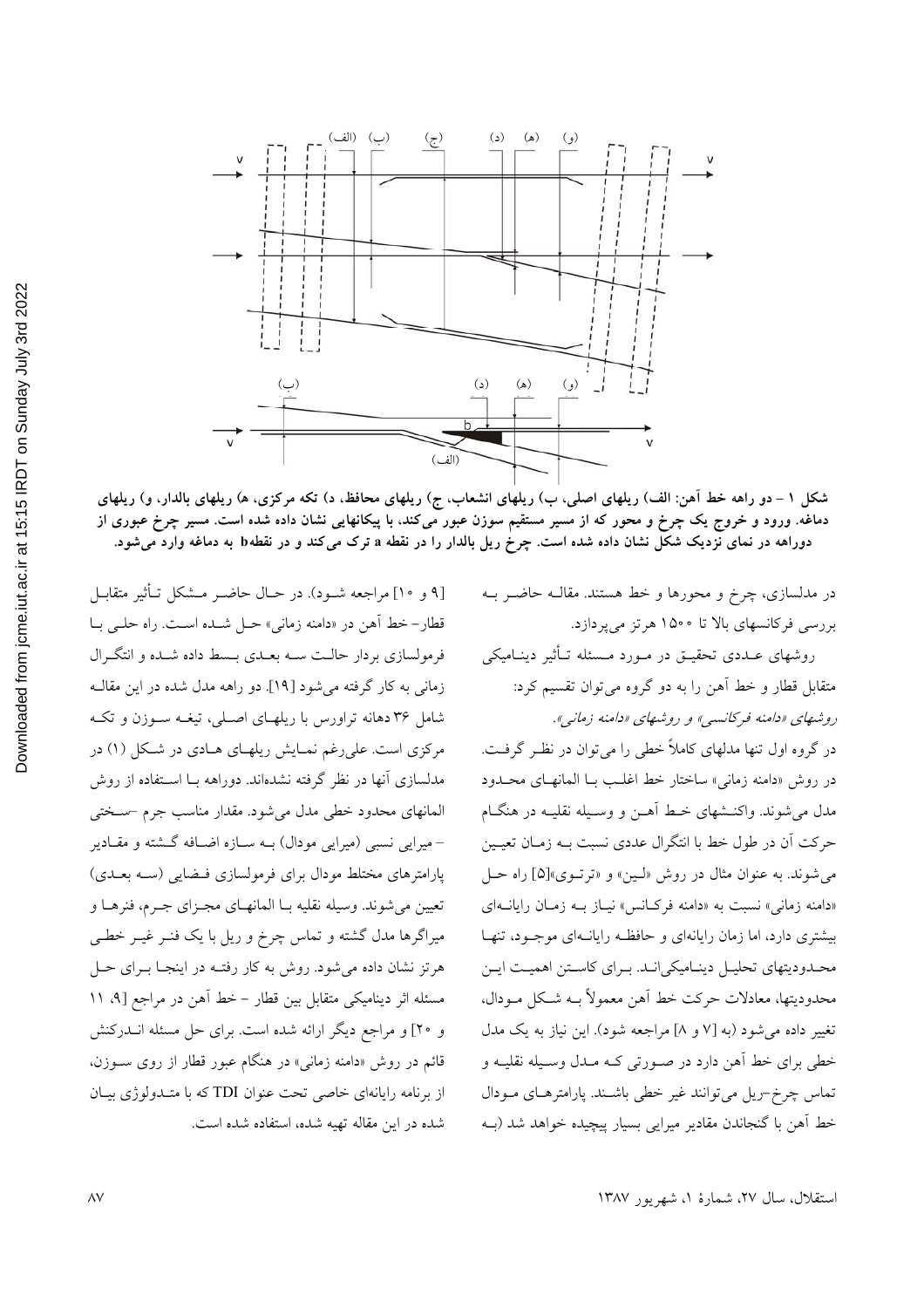مدل دو راهــه راه آهــن از نــوع ۷۶۰ WIC ۱:۱۴ (بــا ريــل ۴۰ UIC) با نرم افزار I-DEAS المانبندی شـده اسـت کـه ۷۶۰ نشان دهنده شعاع قوس دوراهــه و ۱:۱۴ نــشان دهنــده شــماره سوزن است. این دو راهه شامل ۳۶ دهانه تراورس و ۲۱٫۷ متـر طول است. ۲۲ دهانه تراورس در جلوی تکه مرکزی به نحـوی قرار دارند کـه در حـالات حـدي، نتـايج محاسـبات روي تکـه مرکزی را تحت تأثیر قرار نمیدهند. تنها درجات آزادی قائم (و نه افقی) هنگام مدلسازی در نظر گرفته می شوند. هر مقطع ریل بین دو تراورس، به ۵ المان تیر تقسیم می شود. گـرههـای ریـل اجازه حركت در جهت z (جهت قـائم) و نيـز دوران حـول محور x (عمود بر راستای ریل) را مییابند. شرایط مرزی بـرای تکیهگاههای انتهایی ریل با بستن گرههای ریل در تمـام جهـات در دو انتهای ریل اعمال میشوند.

مدل سوزن شامل ۳۵ تراورس با طولهای مختلف است. هـر تراورس به ۸ المان تیر تقسیم میشود. گره های تراورس اجازه حركت در جهت z (راستاي قـائم) و نيـز اجـازه دوران حـول محور y (موازي با جهت ريل) را مي يابند. المان محدود سوزن مدل شده شامل ۱۰۷۸ گره و ۱۱۸۵ المان است و ۲۱۸۰ درجـه آزادی دارد.

مدل المان محدود مسئله وينكلر، ناميراست. بالاستى كه هـر تراورس روی آن قرار میگیرد، مثل یک فونداسـیون یکپارچــه وينكلر با سختى kb(شاخص b براي بالاست) مـدل مـى شـود. بالشتکهای ریل بین ریل و تراورسها به صورت فنرهای خطی با سختی k (شاخصp برای بالشتکهای ریل) مدل می شــوند. در و ۱۴۰ MN/m (۱۴ ) به کار بـرده مـیشـوند. ایـن مقادیر خطی شـده انـد. در عمـل، سـختیها رفتـار غیرخطـی و وابسته به فرکانس را از خود نشان خواهند داد.

تکه مرکزی، جایی که چرخ از ریل بالدار بـه تکـه مرکـزی حرکت میکند، در قـسمت پـایین شـکل (۱) نـشان داده شـده است. تکه مرکزی (قسمت مثلثی بین ریلهای بالدار) با المانهای

<sub>.</sub><br>تیری مدل شده است که مقطع آن بــه صــورت خطــی افــزایش می پابند. فاصله بین لبه تکه مرکزی و نقطهای که تکه مرکزی در آن به دو ریل منشعب میشود ،۲.۴ m است. پارامترهای مقطع ریل، تراورسها و دماغه بـا المانهـای سـطحی محـدود محاسـبه شدهانـد. مشخـصات مقطـع تراورسـها و ريلهـا در جـدول (۱) آورده شده است.

مقدار حقیقی فرکانس زاویه ای ویژه  $\omega_{0\mathrm{n}}$ ، بردارهای ویژه و جرمهای مودال  $\text{m}_\text{n}$  برای M, ...و  $\text{p}_0^{(\text{n})}$  برای  $\text{p}_0^{(\text{n})}$ سازه نامیرا محاسبه شدهاند. عدد M برای تمام روشهایی که اثر غیر قابل اجتنابی روی واکنشهای دینـامیکی دارنـد، بـه انــدازه کافی باید بزرگ باشد. در اینجا۲۸۰ =M به کـار رفتـه اسـت. تمام مودهای ویـژه در محـدوده فرکـانس ۱۵۰۰-۰ هرتـز، در تحليلها منظور شدهاند. براساس أنچه گفتـه شـد، مـدل المـان محدود شامل هیچ میرایی نیست. بعـد از تعیـین پارامترهـای نامیرای مودال، میرایی به عنوان « میرایی مودال» در سازه وارد میشود. میرایی مودال نسبی در مود n با <sub>n</sub>ζ معنی پیدا میکند. در اینجا به کار بـردن 1 $\zeta_{\rm n} < 1$  بــه ایــن مــسئله اشــاره دارد کــه میرایی در تمام مودها زیـر بحرانـی اسـت. بـا انـدازه گیریهـا، میرایسی مــودال بــرای یــک خــط مــستقیم تخمــین زده شــده است[ ٢٠].

برای نمونه سختیها و میراییهای بالشتکهای ریـل و بالاسـت ,  $k_b = 10$ ° MN $_{\text{m}}$   $\theta$   $c_p = 100$  KNs  $_{\text{m}}$ ,  $k_p = 110$ ° MN $_{\text{m}}$ انتخاب میشوند. با ایــن ارقــام (بــرای  $c_{\rm b} = \sqrt{N} \cdot \frac{1}{m}$ .<br>خط مستقیم)، میرایی مودال معادل<sub>ی</sub> به شکل منحنـی پیوسـته شکل (۲) به دست میآید. به طور مشابه سـختیهای بالـشتک ریل و بالاست  $\rm{k_{b}},\rm{k_{p}}$ ، در مدل دوراهه به کار رفته است. به خاطر اختـلافات ساختـــاري زيـــاد بــين خـــط مــستقيم دو راهـه مـدل شـده، اين ايـده به وجـود مـي آيد كه ميـرايي را نمــیتوان بین دو مــدل به طــور مشــترک استفاده کــرد. بدین ترتیب میــرایی مــودال سوزن به شکــلی که بــا نقطــه چــین نمـايش داده شــده، در شـكل (٢)، تخميـــن زده مــيشــود. مقادیر عبارتاند از: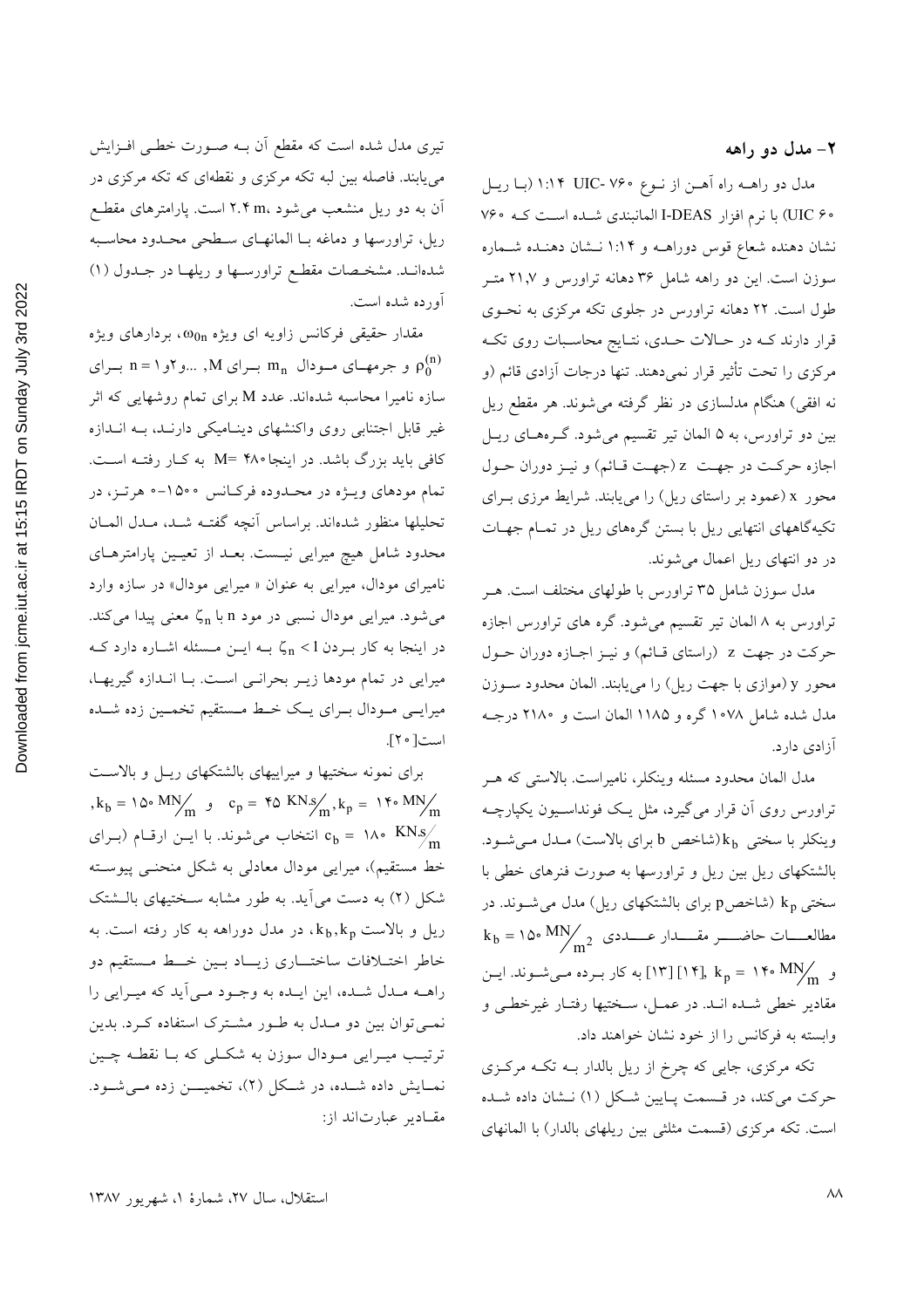| ے د -- - -<br>.         |                        |                                         |
|-------------------------|------------------------|-----------------------------------------|
| تراورس                  | ريل                    | پارامتر                                 |
| 41.7                    | $\gamma \wedge$        | مدول الاستيسيته(GPa)                    |
| 1V,7                    | $\wedge \circ \wedge$  | مدول برشي(GPa)                          |
| $^{\circ}$ . $^{\circ}$ | $\cdot$ , $\mathsf{r}$ | ضريب پواسون                             |
| ۲۴۴۹                    | VAQ.                   | $\frac{\text{kg}}{\text{m}^3}$ جرم حجمی |
| $44\lambda$             | VYAY,Q                 | $\mathrm{mm}^2$ عرضی ساحت مقطع عرضی     |
|                         |                        | $\rm cm^4$ ممان دوم سطح.                |
|                         | ۰۱۱ م۳                 | محور x                                  |
| ۱۶۵۴۵                   |                        | محور y                                  |
| <b>YQAV1</b>            | ۵۱۲                    | محور Z                                  |
|                         |                        | :ضريب برش                               |
|                         | 1, 49                  | محور x                                  |
| 1,111                   |                        | محور y                                  |
| 1,19A                   | ۲,۴۹۳                  | محور z                                  |
|                         |                        |                                         |

جدول ۱- یارامترهای مقطع تراورسها و ریل سوزن • UIC۶



شکل ۲ – میرایی مودال معادل برای خط مستقیم در برابر فرکانس ویژه (خط پیوسته) میرایی مودال تخمین زده شده برای دوراهه (نقطه چین)

> $Y$ برای مودهای ۲۱۰-۰: ۰٫۵ =  $\zeta_n = \zeta_n$ ، برای مودهای ۲۰۰۰-، ۰٫۱ = ۰٫۲ بسرای مودهــای ۳۶۰–۰۳۰۱ : ۰٫۲ برای ۰٫۲ .  $\zeta_n = \cdot, \circ \omega : \mathfrak{h} \wedge \circ \omega$ ۰ برای مودهای ۴۸۰ $\zeta_n = \zeta_n = \cdot, \mathfrak{r} : \mathfrak{h} \circ \omega$

مودهای با میرایسی پایین ۰٫۰۱ = ۲٫ به مودی که "pinned-pinned" نامیده می شود، خیلی نزدیک است (ریـل بـا گره های متصل بر تراورسها مرتعش میشود). حال تمام اطلاعاتی که برای تشریح حالـت مـودال یـک دو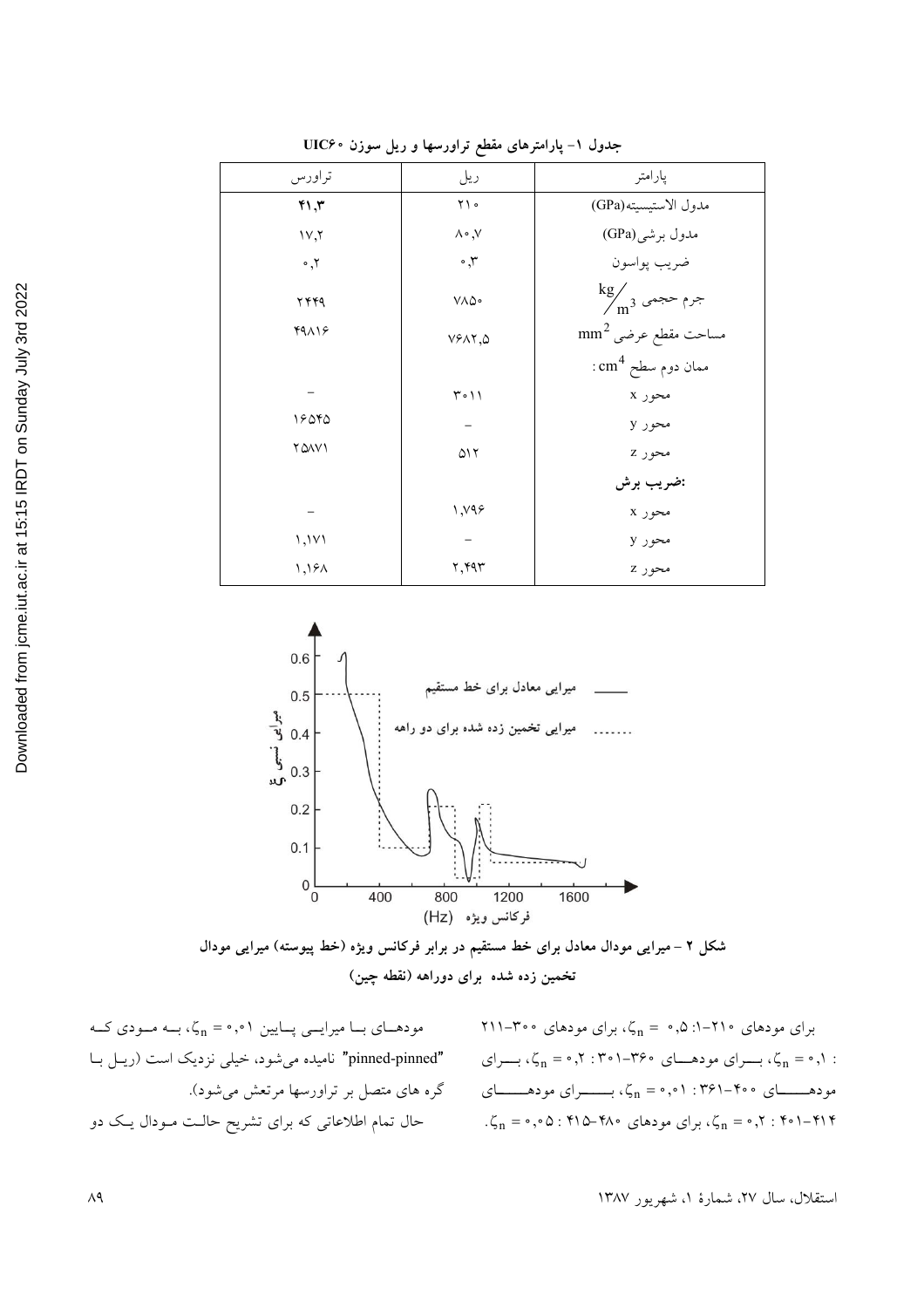Oownloaded from jcme.jut.ac.ir at 15:15 IRDT on Sunday July 3rd 2022

بوژي). نيمـــه بـــوژي مـــدل شـــده ۶ درجـــه آزادي دارد: عکسالعملهای سطح x<sub>a1</sub> و x<sub>a2</sub> (در برخورد بـا دو ريـل) و چهار عكس العمل غيرسطحي i = ۱∼ ۴))، شكل (۳- الف) مـدل بـوژي كامـل ١١ درجــه آزادي دارد، ۴ تــا عكـسالعمــل سطحي i=1 ~ (٢ × ١=1) و هفت عكسالعمـل غيرسـطحي شکل (۴). همچنین یک مدل تک جرمـی (۱۰) شکل (۴). همچنین یک برای بررسی و معتبر سازی مدل سوزن به کـار بـرده مـیشـود. (شكل ٣-ب).

در تمام مدلها برخورد بين چرخها و خط به صورت فنرهـاي افقی غیرخطی بـا سـختی kHi نـشان داده مـیشـوند. جرمهـای غیرفنری مدلها، یک چرخ و محور و قسمتی از یک واحد کــشش (اگر موجود باشد) را نشان می دهد و جرمهای فنری نشان دهنـده یک قاب بوژی است. بار وارده از طرف واگـن، بـه عنـوان یـک نیروی ثابت مدل میشود. مقادیر پارامتری که در مطالعات حاضر به کار میروند در جدول (۲) آورده شدهاند.

فنر هرتز به کار برده شده برای توصیف برخورد بسین یک چرخ و ریل در فشار، غیر خطی و در کشش، سختی صفر دارد. سختی برخورد به چرخ i از معادلات زیر به دست می]یند:  $C_{\text{H}}\sqrt{(x_{\text{bi}}-Bx_{\text{b}(i+1)}-x_{\text{ai}})}$  $(x_{bi} - Bx_{b(i+\gamma)} - x_{ai}) > 0, i = \gamma, \tau$  $(1 - 1)$ انف)  $k_{\text{Hi}} = \frac{1}{2} C_{\text{H}} \sqrt{(x_{\text{b}(i-1)} + Bx_{\text{bi}} - x_{\text{ai}})}$ براي  $(x_{b(i-\gamma)} + Bx_{bi} - x_{ai}) > 0, i = r, r$  $(1 - \tau)$  $(\zeta - \gamma)$ معادلات (۲) برای نصف بوژی مدل شـده وقتـی کـه ۲،۱ = i و برای بـوژی کامـل مـدل شـده وقتـی کـه ۴و۳و۲و۱ = i معتبـر هستند.

هنگام محاسبه سختی هرتز برای مدل تک جرمی،۱ = i در معادله (۲-الف) به کار میرود و دوران  $\mathrm{X}_{\mathrm{b}(i+1)}$  به سمت صفر میل میکند. پارامتر  $\rm \,C_{\,H}$  ضریب ثابـت فنـر هرتـز اسـت و در مطالعــات حاضــر  $\rm C_{\rm H} = 4$ ۳ مطالعــات حاضــر  $\rm C_{\rm H} = 4$ ۳ مطالعــات حاضــر مي رود. معادلات حرکت مدلهای وسیله نقلیه را می توان به صـورت

ماتريس نوشت:

راهه مورد نيـاز اسـت، جمـع آوري شـده اسـت[١٣و١٧و٢٠]. معادلات حرکت مدل با N درجه آزادی را می توان با استفاده از پارامترهای مختلط مودال و به صورت زیر نوشت:  $diag(\underline{a}_n)\dot{q}(t) + diag(\underline{b}_n)q(t) = Q(t)$  $($  \ – الف) که در آن a, - میرایـی مـودال اسـت (عـدد مخـتلط)، (برخـی اوقات استهلاک مودال Foss نامیده می شود) - سختی مودال (مقـدار مخـتلط)، (برخـی اوقـات سـختی مودال Foss نامیده می شود) بردار q شامل تغییر مکانهای مودال و بـردار Q بـار مـودال است.  $\epsilon$ ارامترهای  $a_n$  و  $b_n$  به صورت خاص عبارت است از

$$
a_n = \pm i 2m_n \omega_{0n} \sqrt{(1 - \zeta_n^2)}
$$
 (–1)

$$
b_n = 2m_n \omega_{0n}^2 [(1 - \zeta_n^2) \pm i \zeta_n \sqrt{(1 - \zeta_n^2)}]
$$
 (z-1)

بدین ترتیب، مدلسازی دوراهه به عنوان یک المان مودال میـرا،  $\mathfrak{c}_0^{(\rm n)}$ نیاز به محاسبات فرکانسهای ویژهاش  $\mathfrak{a}_{0\rm n}$ ، مودهای ویژه  $\zeta_n$  جرمهای مودال  $m_n$  و پس از وارد کردن میرایسی مودال نياز به  $\underline{a}_n$  و  $\underline{b}_n$  دارد.

#### ۳– مدلهای وسیله نقلیه

دو مـدل مختلـف وسـيله نقليــه بــراي شـبيه ســازي رفتــار دینامیکی قطارها وجود دارد. برای دوراهه مورد بررسـی هـیچ یک از درجات آزادی افقی وسیله نقلیـه در نظـر گرفتـه نــشده

وسایط نقلیه، از آن جایی که به صورت سیستمهای مجزایی از جرمها، فنرها و ميراكننده ها مدل مي شوند، مي تواننـد بـه دو شکل وابسته فرکانسی و وابسته زمانی باشند. در مطالعات حاضر دو مدل متفاوت برای شرح تاثیر دینامیکی متقابـل بـین قطار و خط به کار می رود:

نصف یک بوژی (یک چـرخ و محـور و قــسمتی از قــاب بوژی) و یک بوژی کامل (دو چـرخ و محـور مـرتبط بـا قـاب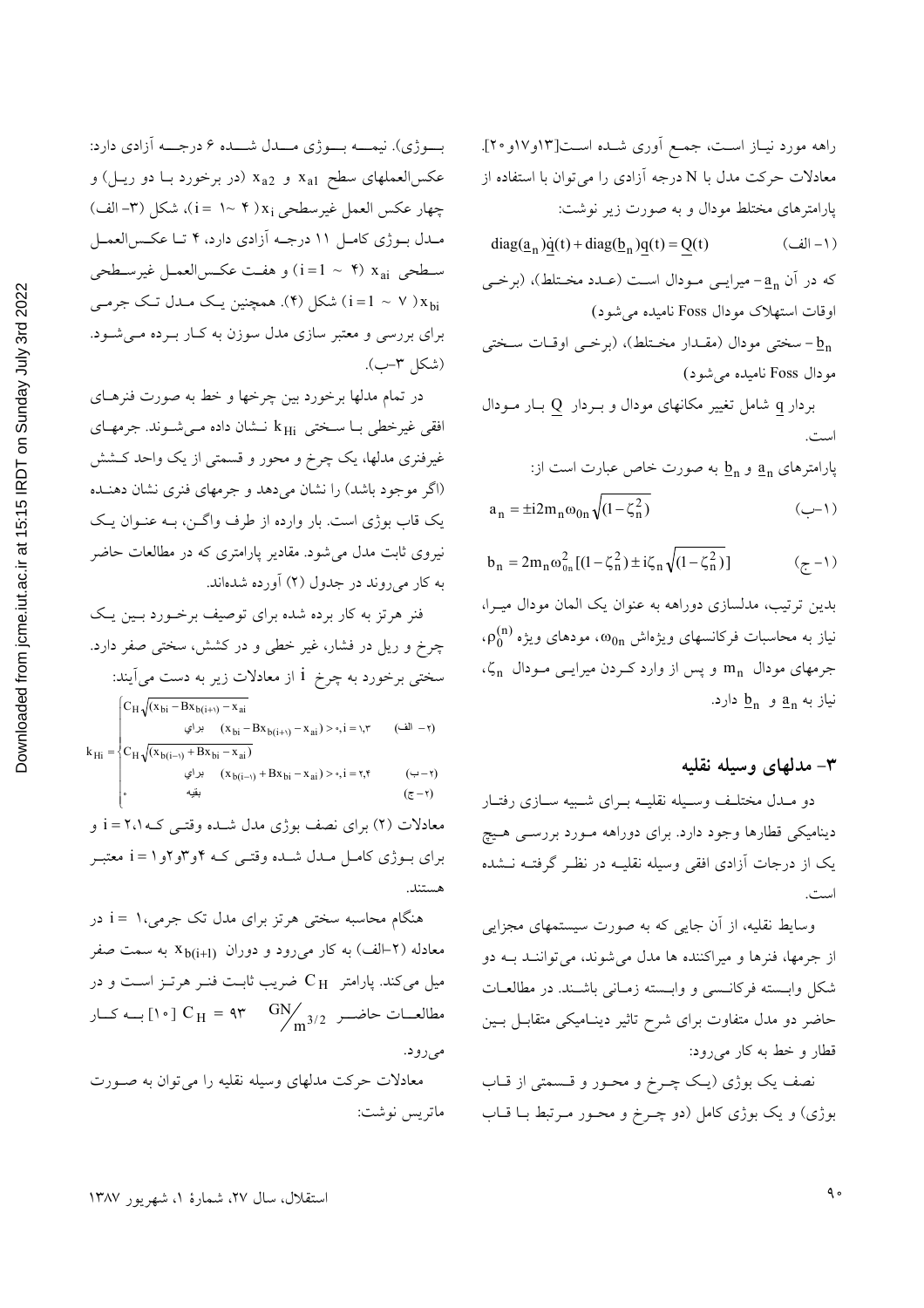



**(0A 8X >& A<& -J) & 0A E K& – Q 3**

 $\mathrm{x}_\mathrm{b}$  است. درجات آزادی عکس العمل سطح غیر مشترک، در بردار جمع شدهاند. ماتريس  $\rm M_{bb}$  شـامل جرمهـاي مـدل وسـيله نقليـه و (i=a,b ) K<sub>ij</sub> اســـت. در ماتريــــسها  $\mathsf{K}_{\mathsf{ij}}$  =a,b )  $\mathsf{K}_{\mathsf{ij}}$  ســختى و میرایی مدل وسیله نقلیه با هــم جمـع شــده انــد. بــردار  $\rm{F_{a}}$  شــامل نیروهای ثابت مجهول و بردار  $\rm F_b$  نیروهای خارجی معلوم است.

$$
\begin{bmatrix} 0 & 0 \ 0 & M_{bb} \end{bmatrix} \begin{bmatrix} \ddot{x}_a \\ \ddot{x}_b \end{bmatrix} + \begin{bmatrix} 0 & 0 \ 0 & C_{bb} \end{bmatrix} \begin{bmatrix} \dot{x}_a \\ \dot{x}_b \end{bmatrix}
$$
  
+ 
$$
\begin{bmatrix} K_{aa} & K_{ab} \\ K_{ba} & K_{bb} \end{bmatrix} \begin{bmatrix} x_a \\ x_b \end{bmatrix} = \begin{bmatrix} -F_a(t) \\ F_b(t) \end{bmatrix}
$$
  
1. 
$$
x_a = x_a + y_b
$$
  
2. 
$$
x_a = x_b + y_b
$$
  
2. 
$$
x_b = x_b + y_b
$$
  
3. 
$$
x_b = x_b + y_b
$$
  
4. 
$$
x_b = x_b + y_b
$$
  
5. 
$$
x_b = x_b + y_b
$$
  
6. 
$$
x_b = x_b + y_b
$$
  
7. 
$$
x_b = x_b + y_b
$$
  
8. 
$$
x_b = x_b + y_b
$$
  
9. 
$$
x_b = x_b + y_b
$$
  
10. 
$$
x_b = x_b + y_b
$$
  
11. 
$$
x_b = x_b + y_b
$$
  
12. 
$$
x_b = x_b + y_b
$$
  
13. 
$$
x_b = x_b + y_b
$$
  
14. 
$$
x_b = x_b + y_b
$$
  
15. 
$$
x_b = x_b + y_b
$$
  
16. 
$$
x_b = x_b + y_b
$$
  
17. 
$$
x_b = x_b + y_b
$$
  
18. 
$$
x_b = x_b + y_b
$$
  
19. 
$$
x_b = x_b + y_b
$$
  
10. 
$$
x_b = x_b + y_b
$$
  
11. 
$$
x_b = x_b + y_b
$$
  
12. 
$$
x_b = x_b + y_b
$$
  
13. 
$$
x_b = x_b + y_b
$$
  
14. 
$$
x_b = x_b + y_b
$$
  
15. 
$$
x_b = x_b + y_b
$$
  
16. 
$$
x_b = x_b +
$$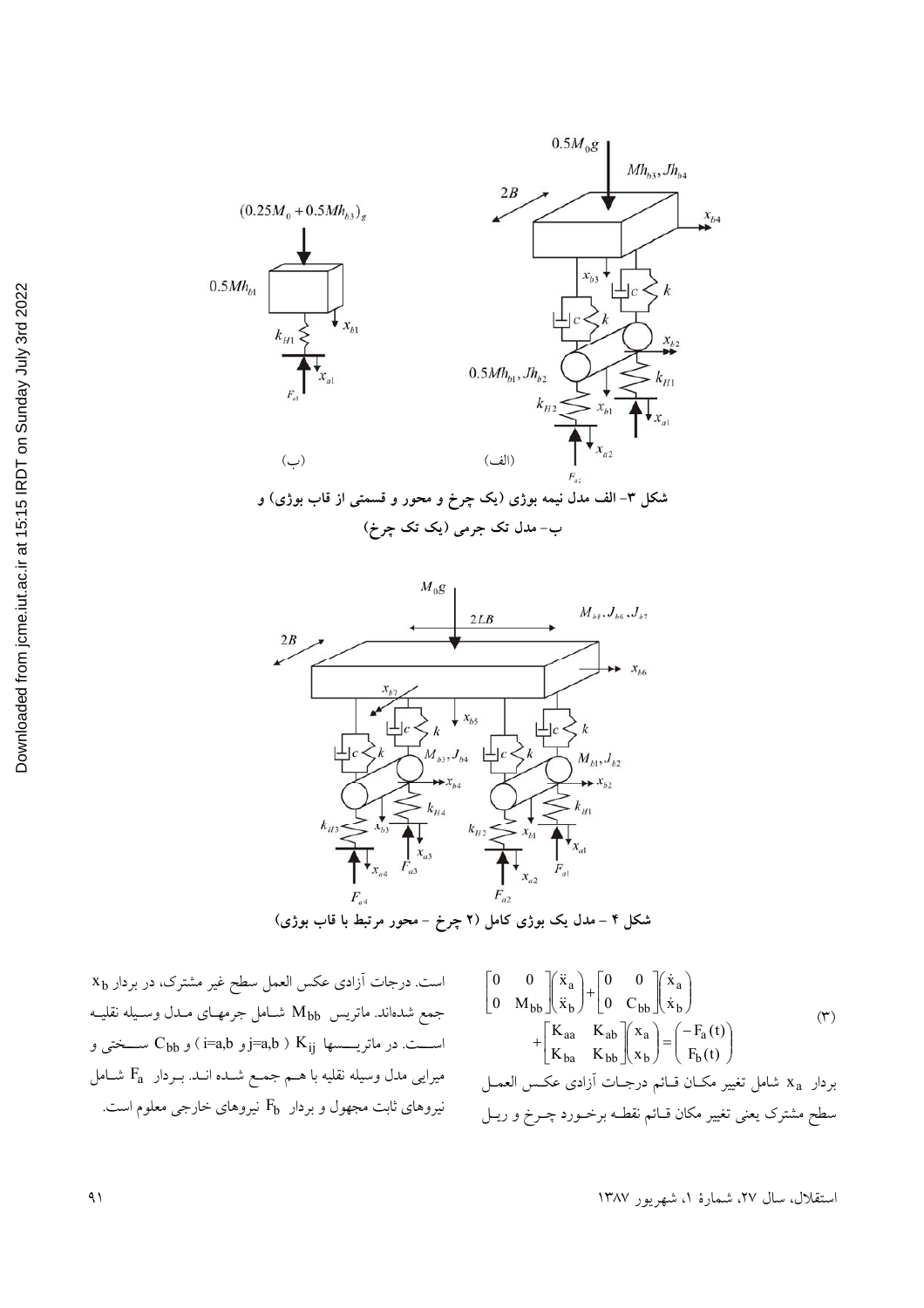|                                                                                  | جر مها ( Kg )                   |
|----------------------------------------------------------------------------------|---------------------------------|
|                                                                                  |                                 |
|                                                                                  | $M_0 = 1 \wedge 7 \cdot \cdot$  |
|                                                                                  | $M_{bl} = 19 \cdot \cdot$       |
|                                                                                  | $M_{b3} = 19$ .                 |
|                                                                                  | $M_{b5} = 60$                   |
|                                                                                  | $Mh_{b1} = 19$ .                |
|                                                                                  | $Mh_{b3} = r \cdot \cdot \cdot$ |
|                                                                                  |                                 |
| $\underline{\dot{z}}(t) = \underline{A}^{-1}(\underline{F} - \underline{Bz}(t))$ |                                 |
| $\underline{z}(t = 0) = \underline{z}_0$                                         |                                 |
| مدنه از لیبرم بین ملدی میتند طیامه                                               |                                 |

جدول ۲- مقادیر پارامترهای وسیله نقلیه مربوط به شکلهای (۳) و (۴)

ممان اينرسى جرم

 $(\text{kg m}^2)$  $J_{h2} = 5000$ 

 $J_{b4} = 5 \circ \circ$ 

 $J_{b6} = \frac{6}{3}$ 

 $J_{b7} = 9 \circ \circ \circ$  $Jh_{b2} = Y \cdot \cdot \cdot$ 

 $Jh_{b4} = Y \circ \circ \circ$ 

 $\omega$ 

# این معادله دیفرانسیل بــه صــورت عــددی و توســط برنامــه Adams/Rail حسل شبده است. در مطالعبات حاضيه فقبط قطارهایی که از مسیر مستقیم دوراههها عبور مـیکننــد در نظـر گرفته شده است، شکل(۱). ایـن بـدان معنـی اسـت کـه چـرخ سمت چپ به نرمی بر روی ریل اصلی می غلتـد در حـالی کـه چرخ سمت راست از روی تکه مرکزی عبور میکند. هنگامی که یک چرخ به تکه مرکزی میرسد، از غلـتش روی سـوزن و ریل بالدار تا غلتش روی دماغه و ریل دماغه تغییر می کند.

در انتقال ایدئال، چرخ به نرمی از روی ریل بالدار بر دماغــه در یک حرکت پیوسته انتقال می یابد. بار باید به تدریج از ریـل بالدار تا دماغه منتقل شود و هنگــامی کــه چــرخ از لبــه دماغــه نزدیک به ۰٫۵ متر عبور میکند، بار چرخ بایـد روی دماغـه بـه تنهایی عمل کند.

در مورد چرخهای فرسوده و یا ناهمواریهای هندسـی تکـه مرکزی، عبور چرخ بسیار کنترل نشده است. کـه ایــن موجـب وارد شدن بار ضربه ای بر دماغه می شود.

دو حالت متفاوت برای وارد آمدن ضربه بر تکه مرکـزی در نظر گرفته می شود: الف) تغییر ناگهانی در انعطاف پذیری خط، حالت(۱) به علاوه ب) ناهمواری که در مسیر چــرخ در هنگــام غلتش از ريل بالدار به دماغه وجود دارد، حالت(٢). با توجه بـه این دو حالت، انتقال از تکه مرکزی به وسـیله یـک المـان تیـر

## ۴– اندرکنش بین قطار و خط

برنامه رایانهای TDI برای حل مسئله تاثیر متقابـل دینـامیکی قطار – خط أهن نوشته شـده و اعتبارسـنجي أن در مرجـع [٧] بررسی شده است. برای حل این مسئله، روش ایجاد معـادلات وجود دارد که در آن درجات عکس العمل سطح مــشترک بــين چرخ و انحنای ریل را که با هم انطباق دارند، فراهم می سازد. این مطلب ثابت شده که مقاومت عددی زمانی به دست می آیـد که محـدودیتهایی روی سـرعت قـائم و شـتاب قـائم در نقطـه برخورد ريل و چرخ، اعمال شود.

سایر موارد

 $2B = \sqrt{9}$  m

 $2Lb = 7, \delta m$ 

 $kN/m$ 

 $Ns/m$ 

 $m/s.s$ 

 $k = 100$ 

 $c = r \gamma \circ \circ$ 

 $g = 9, \triangle$ 

معادلات مختلف حركت سوزن، معـادلات (١-الـف)، بـا معادلات حركت وسيله نقليه، معـادلات (٣) و معـادلات ثابـت (در اینجا آورده نشده و برای مثال به مرجع[۱۲] رجوع شود) را شاید بتوان به شکل ماتریس مرتبه اول زیر نوشت:

 $\underline{A}(\underline{z},t)\underline{\dot{z}}(t) + \underline{B}(z,t)\underline{z}(t) = \underline{F}(\underline{z},t)$  $($ ۲– الف)

$$
\underline{z}(t) = \left(\underline{q}^T x_a^T x_b^T \dot{x}_a^T \dot{x}_b^T \dot{F}_a^T\right)^T
$$
 (J)

كه بردار فضايي محلي تعميم يافته 2(t) عبارت است از: بردار فرضایی محلـی z(t) شـامل تغییـر مکانهـای مـودال q. جابه جاييهـاي فيزيكــي (عمــودي) x، ســرعتهاي فيزيكــي ناشــي) تا في نقليه، و ضربه هــاى  $\hat{\mathrm{F}}_{\mathrm{a}} = \int \mathrm{F}_{\mathrm{a}}\left(t\right)$  ناشــي) از نیروهای تماسی چرخ - ریل است.

در مطالعات حاضر، ماتریس A ماتریسی غیر منفـرد اسـت بنابراین معادله (۴) را می توان به صورت زیر درآورد.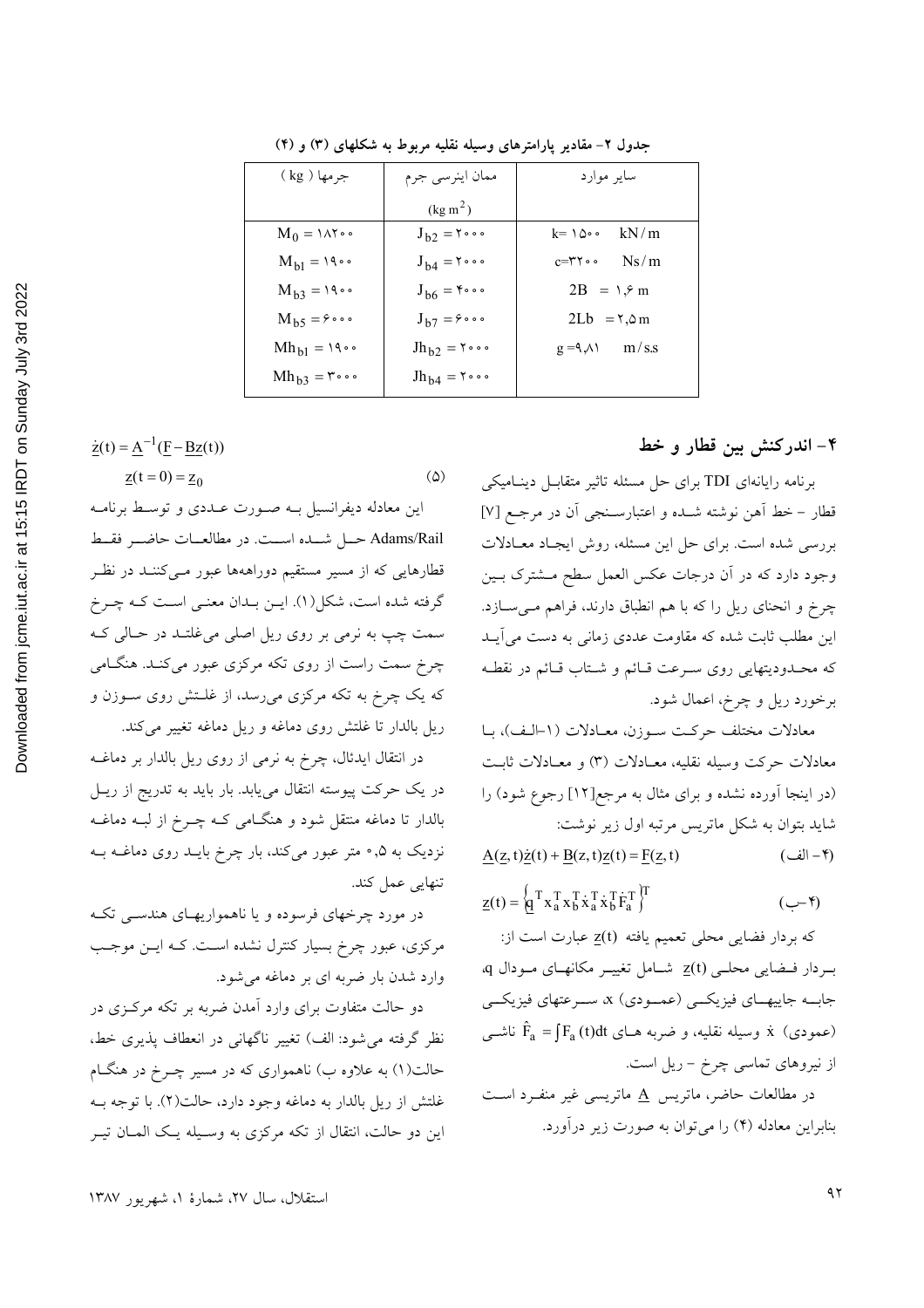فرضي در مدل، فراهم مي شود. با به كار بردن ايــن المــان (تيــر فرضی)، بار چرخ به تدریج از گره a روی ریل بالدار تا گـره b روی دماغه منتقل میشود، شکل(۱). بـرای شـبیه سـازی یـک عبور نامنظم از روی تکه مرکزی، تیر فرضی بـرای دادن راهـی بین گرههای a و b شکل میگیرد. شکل تابع ناهمواری x $_{\rm irr}$  بـه صورت مقابل انتخاب میشود :

 $x_{irr} = 16A \sin^4(\frac{\xi \pi}{2I}) \cos^4(\frac{\xi \pi}{2I})$  $(5)$ 

در اینجا L فاصله بین گرههای a و b و کی یک مختـصات محلي است.

برای پرهیز از ناپیوستگی (و مشکلات عـددی) در گـرههـا، تابع ناهمواریها طوری انتخاب شده است که مقادیر صفر بـرای خود تابع و مشتقات دوم و سوم آن در گـرههـا منظـور کنــد. و بدین ترتیب از به وجود آمدن ناپیوستگیها در تغییر مکان قـائم، سرعت و شتاب چرخ هنگام عبور از گرهها جلوگیری می شــود. مقـدار A، عمـق فرورفتگـي بـين گـرههـا را مـيدهـد. بـراي حالت (١)، • =A به دست مي آيد.

## ۵– نتايج

نتايج نشان دهنده اندركنش ديناميكي ميان مدلهاى مختلىف وسیله نقلیه و دوراهه در زیر آورده شدهاند. برای شـبیه ســازی حالتهای مختلف انتقال، پارامتر A از تـابع ناهمواریهـای Xirr و سرعت ثابت قطار V به صورت متغیر انتخاب شدهاند. با وجود این، ابتدا انعطاف پــذیری اسـتاتیکی (نرمـی برحـسب متـر بـر نيوتن) سوزن بررسي شده است.

انعطاف پذیری یا نرمی استاتیکی در جهت قائم خـط آهـن در گرههای المانهای محدود ریل از تراورس شـماره ۱۰ تــا ۳۰ محاسبه شده است، شکل (۵).

در بین گرهها، انعطـاف پــذیری ریلهـا بــا خطــوط مــستقیم درونیابی می شوند. سه منحنـی نـشان داده شــده در شـکل (۵): خط توپر ضخیم انعطاف پذیری ریل اصلی (که چــرخ چــپ از روی آن عبور میکند)، خط توپر نازک انعطاف پذیری در طول ریل دوراهه و ریل بالدار (که چرخ راست از آن عبور میکنـد)

و خط چین انعطاف پذیری در طول تکه مرکزی و ریـل دماغــه (که چرخ راست از آن نمی گذرد) را نشان می دهد.

می توان مشاهده کرد کـه ريـل اصـلي انـدکي از ريـل تيغـه سوزن انعطاف پــذيرتر اســت. (احتمــالاً بــه علــت عــدم تقــارن سوزن). همچنین می توان دید که انعطاف پذیری قسمتی از ریل که بین دو تراورس قرار دارد از انعطاف پذیری قسمتی از ریـل که روی تراورس قرار دارد بیشتر است (همان گونه کـه انتظـار میرود). در عمل تغییراتی در انعطاف پذیری خط آهن در طول خط به دلیل تغییر سختی بالاست در قسمتهای مختلـف وجـود دارد [۱۶]. این تفاوت در انعطاف پذیری خط در ایـن قـسمت اعمال نشده است. (اگرچه به سادگی قابل مدلسازی است). در طول تکه مرکزی، تغییرات زیـادی در انعطـاف پــذیری وجــود دارد، که این مسئله بر واکنش دینامیکی، هنگامی که یک چــرخ روی تکه مرکزی می غلتد، تاثیرخواهد داشت. پر واضح است زمانیکه ریل بالی شکل و دماغه انعطاف پذیری یکسانی دارنـد، چرخ بهتر از روی دماغه حرکت کند.

## ۵-۱- مدل تک چرخ

یک وسیله نقلیه تک جرمی (تنها یک چرخ) از مدل دوراهه عبور خواهد کرد. درجات آزادی سطح مشترک x<sub>a</sub> یعنی نقطـه برخورد چرخ با ریل و نیروی برخورد ریل /چرخ  $\rm{F_a}$  محاسبه شدهاند. سرعت چرخ ۷۰ کیلومتر بر سـاعت اسـت. محاسـبات برای غلتش چرخ روی ریل اصلی یـا روی ریـل تیغـه سـوزن، ریل بالدار، تکه مرکزی و ریل دماغه انجام گرفته است (بــدون هیچ ناهمواری x<sub>irr</sub> در تکه مرکزی). نتـایج در شـکلهای (۶) و (۷) نشان داده شدهاند. همان طور که انتظار مـیرفـت نیـروی ثابت و جابهجایی ریل اغلب وقتی یک تک چرخ از ریل اصلی عبور مي كند، ثابت هستند.

در شکل(۶) تغییرات به وجـود آمـده در نیــروی تماســی و جابه جایی به علت فواصـل تراورسهاسـت. همچنـین در ایـن شکل می توان تاثیر شرایط مرزی در قسمت انتهایی مدل دوراهه را مشاهده کرد که تنها به فاصله دو تا سه تراورس محدود شده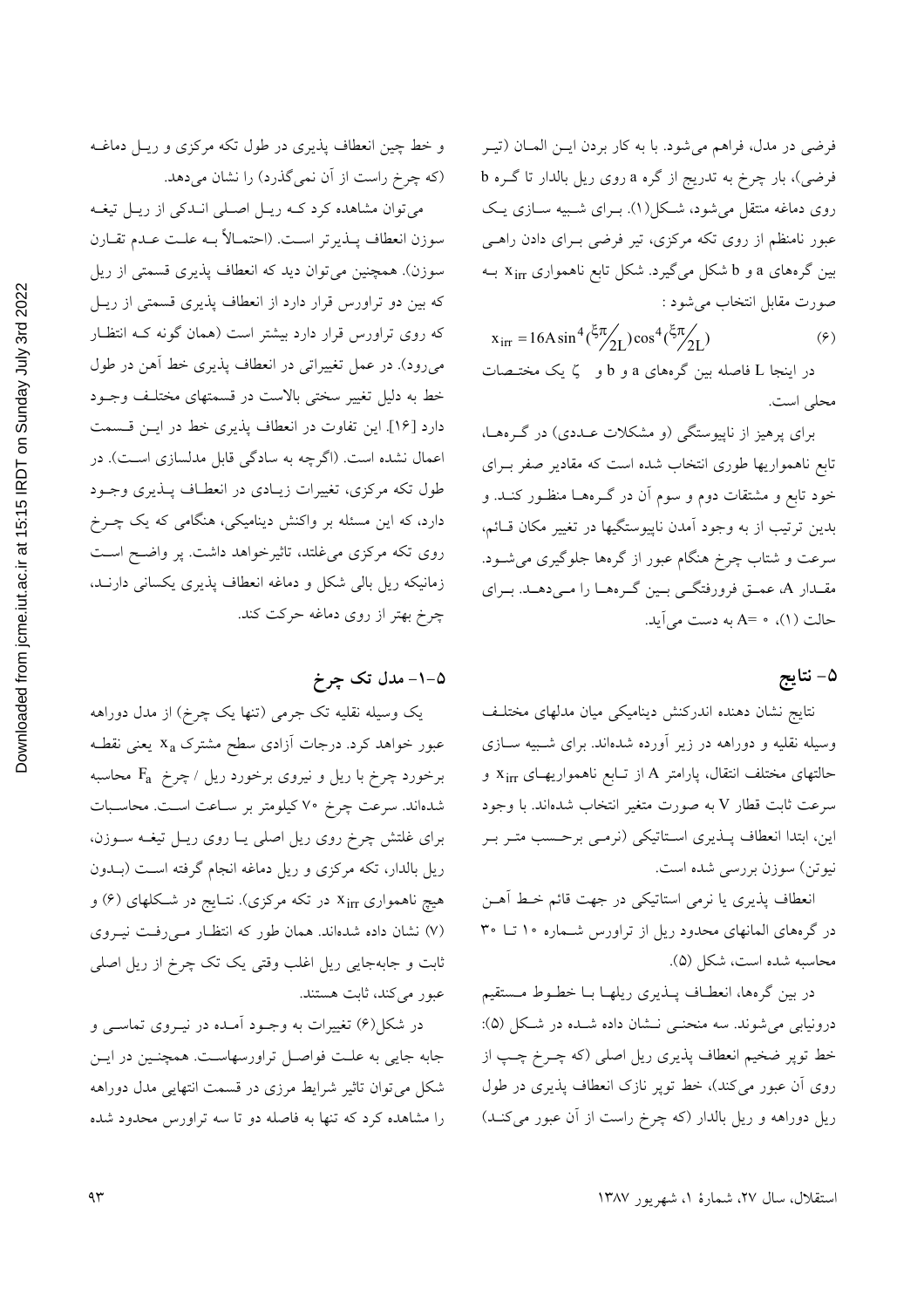

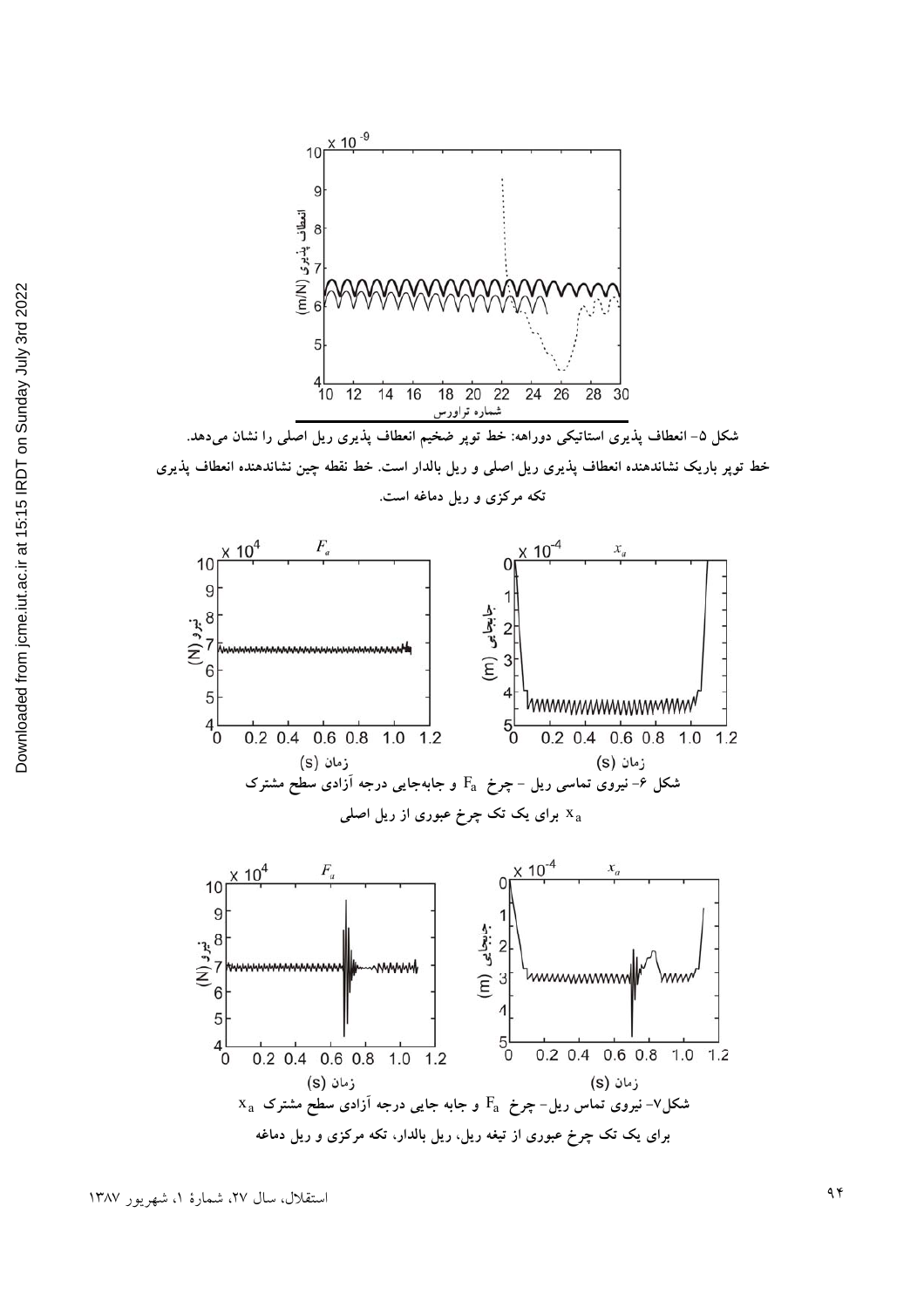است. هنگامی که چرخ روی ریل بالدار و روی دماغه می غلتد، شکل(۷)، عدم پیوستگی در انعطاف پــذیری ســوزن، ســبب بــه وجود آمدن یک بار ضربهای در زمان حرکت چرخ روی دماغه است.

مرحله بعد، مطالعه مــدلهای دو بــوژی عبــوری از دوراهــی است. مدل اول، مدل بوژی کامل با دو چـرخ و محـور و یـک قاب بوژی است. مدل دیگر مدل نیمه بوژی با تنها یک چرخ و محور و نصف یک قاب بوژی است. محاسبات بـرای سـرعت ثابت وسيله نقليه ٧٠ كيلومتر بر ساعت انجام شده اسـت. هـيچ تابع ناهمواری در تکه مرکزی منظور نمیشود و نیـز در معادلـه (۶)، A=0 است. این بـدان معنـی اسـت کـه تنهـا تـاثیر تغییـر ناگهانی انعطاف پذیری خط در تکه مرکزی بررسـی مـی شـود. نتایج برای دو مدل مقایسه شده است.

#### ۵-۲- مدل نیمه بوژی

نتایج مدل نیم بوژی عبوری از سـوزن در شـکلهای (۸) تــا (۱۰) آورده شدهاند. شکل (۸) نیروهـای برخـورد Fa1 (چــرخ چپ) و F<sub>a2</sub> (چرخ راست) را نشان میدهد.

می توان مشاهده کرد که نیروی ضربه روی دوراهه،  $F_{a2}$  از طريق محور چرخ (صـلب) و يـا از طريــق تراورســها (بــه تبــع تماس چرخ <sup>—</sup> ریل) منتقل میشود و وارد آمدن بار ضربه ناشی از برخورد چرخ-ریل  $F_{a1}$  نیز به همین طریق اعمال میشود. بار ضربه وارده بر چرخ چپ( F<sub>a1</sub>) با وجود کوچک بودن، بــا بــار ضربه وارده بر چرخ راست،  $F_{a2}$ ، مقایسه میشود. همچنـین از شکل (۸) میتوان دریافت که مقدار ضربه وارده به چرخ راست چندان شدید نیست. علت اصلی آن انتقال آهسته بار بــه چــرخ اسـت کــه در حــدود ۳۰ درصــد نيــروي تماســي اســتاتيکي ريل-چرخ است.

جابهجایی سطح مشترک X<sub>a1</sub> و X<sub>a2</sub> در شکل (۹) نشان داده شدهاند. درعمل، تصادفی بودن نیروی برخورد چرخ / ریل در زمـان t=0.69s نــشان دهنــده افــزايش بــي نظمــي در جابهجاییهاست. در تکه مرکزی، جابه جایی x<sub>a2</sub> رفتار مشابهی

همانند عبور تک چرخ نشان میدهد (شکل۷). در شکل(۱۰) جابهجایی درجات آزادی سطح غیر مشترک آورده شـده اسـت.  $\rm\,x_{al}$  انتقال قائم  $\rm\,x_{b}$  از محور چرخ تقریباً برابـر مقــدار میــانگین و x<sub>a2</sub> است (فشردگی فنرهای هرتز سهم کـوچکی را دارد). از شکل (۱۰) میتوان دریافت کـه دوران حـول محـور x محـور چرخ در جلوی تکه مرکزی، دارای مقـداری منفـی اسـت. در عمل زمانی که ریل سـمت چـپ انـدکی بـیش از ریـل سـمت راست (ريسل سوزن) انعطـاف پـــذير باشـــد: x<sub>a1</sub> > x<sub>a2</sub> را میدهد. هنگامی که چرخ و محور بـه تکـه مرکـزی مـیرسـد، محور چرخ شروع به نوسان میکنـد کــه چگــونگـی وارد آمــدن ضربه بـه تکـه مرکـزي هنگـام عبـور از ريـل سـمت چـپ در شکل (۸) نشان داده شده است. حرکت دوران<sub>ی</sub> حول محور x ، اغلب قبل از رسـيدن وسـيله نقليـه بـه انتهـاى سـوزن، پايــدار  $x_{b3}$  می شود. مختصات  $x_{b3}$  و  $x_{b4}$  بـه ترتیب انتقال و حرکت دوراني حول محور x قاب بـوژي را مـيدهـد. بـه علـت آنكـه سختی فنـر k نـسبتاً پـایین اسـت (در مقایـسه بـا سـختی فنـر هرتز kH)، فرکانس این حرکات کم است. هنگامی که چـرخ از روی یک ریل بـه ریــل دیگــر در تکــه مرکــزی مــیرود، تــاثیر افزایش نیروی برخورد روی قاب بوژی x 53 اغلب اندک است اما دامنه حرکت دورانی حول محور x<sub>b4</sub> ٪ افزایش می یابد.

#### ۵-۳- مدل بوژی کامل

در مدل بوژی کامل، دو چرخ – محور متصل به قاب بوژی روی خط می،غلتند. چرخ و محورها تقریبا در زمانهـای ۶۹٫° و ۰٫۸۲ ثانیه به تکه مرکـزی مـی(سـند. در شـکل(۱۱) نیروهـای ۔<br>تماسی چرخ– ریل اَوردہ شدہاند<sub>.</sub> می توان مشاہدہ کــرد کــه دو چرخ – محور نیز تقریباً رفتاری مشابه مدل نیم بــوژی دارنــد و چرخ – محورها هنگام عبور از تکه مرکـزی بـر یکـدیگر تـاثیر اندکی میگذارند (این نتیجهگیری با یافتهها برای ضربه وارده از یک بریدگی چرخ بر امتداد ریل متفاوت است. ایـن ضـربه از طریق ریل منتقل شده و تقریباً ضـربهای بــه همــان بزرگــی بــر چرخ- محور دوم وارد می آورد [۱۱]).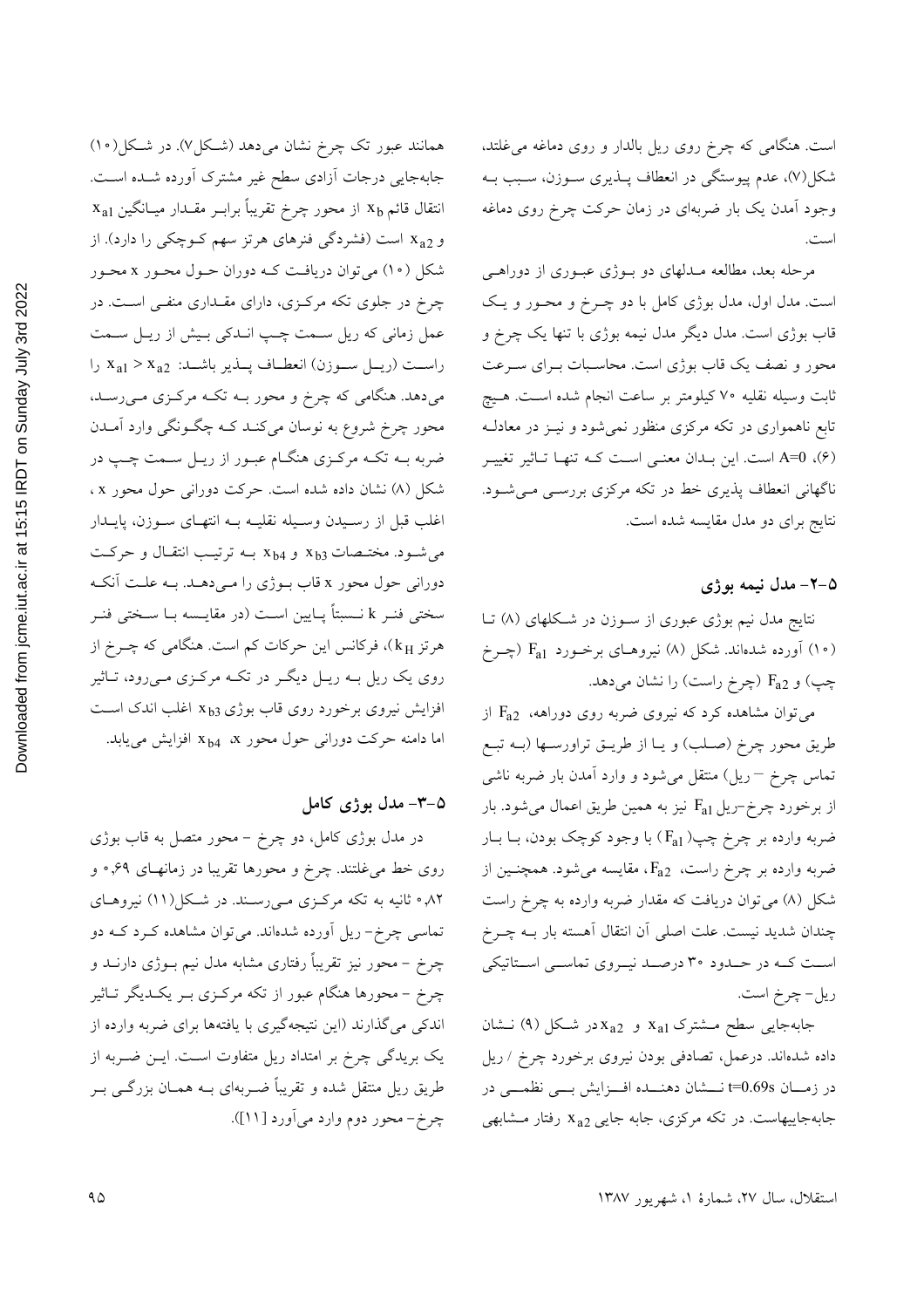



شکل۹– جابهجایی سطح مشترک x<sub>a1</sub> و x<sub>a2</sub> برای عبور نیم بوژی از تکه مرکزی

انتظار میرود به خباطر تباثیر انبدکی ک چجرخ-محورها ببر یکدیگر دارند، جابه جاییهای عمودی در نقاط تمـاس چــرخ و ریـل مـشابه مـدل نـیم بـوژي باشـد کـه قـبلاً شـرح داده شـد شکل (۹). همچنین آنچه بیش از همه به مدل نیم بوژی شباهت بسیار دارد، حرکات دوگانه انتقال عمودی و دوران حول محـور x چرخ – محور هستند، هرچنـد در اینجـا نمـایش داده نــشده است (به مرجع[۱۸] مراجعه شود). اگرچه تغییر واضحی را در حرکــت دورانـــي چـــرخ- محـــور عقبـــي 43 هنگـــام ورود چرخ -محور به تکه مرکزی می توان دیـد، امـا در شـکل (١٢)، انتقال عمودی x  $_{\rm b5}$  (شناوری) و دوران x $_{\rm b4}$  (دوران حول محور و x<sub>b7</sub> (دوران حول محور y) قاب بــوژي نيــز نمــايش داده

شدهاند. با مقایسه بین مدل نیم بوژی و ایــن مــدل شــکل (١٠) می توان رفتار مشابهی را مـشاهده کـرد: فرکانـسهای نوسـان دو

مدل یکسان است، اما دامنه های انتقال و حرکات دورانی بـرای مدل بوژی کامل کمتر است. تنهـا بـه نظـر مـیرسـد، حرکـت دورانی حول محور x قاب بوژی از تکه مرکزی تـاثیر بیـشتری می پذیرد (حرکات دیگر دارای حالت محدودی بوده و اغلب از تکه مرکزی تاثیر نمی پذیرند)، شکل(۱۰).

#### ۴–۵– مقايسه بين دومدل بوژي

مقایسه نتایج مدلهای بوژی کامل و نیم بوژی نشان میدهـد که چرخ- محور هادی مدل بوژی کامل، رفتار دینامیکی مشابه با چرخ - محور هـادي مـدل نـيم بـوژي را داراسـت. جـدا از تفاوتهای کوچک، چرخ- محور انتهایی مشابه چـرخ و محـور جلويي رفتار مي كند.

أنچه نتیجهگیری میشود ایـن اسـت کـه مـدل نـیم بـوژی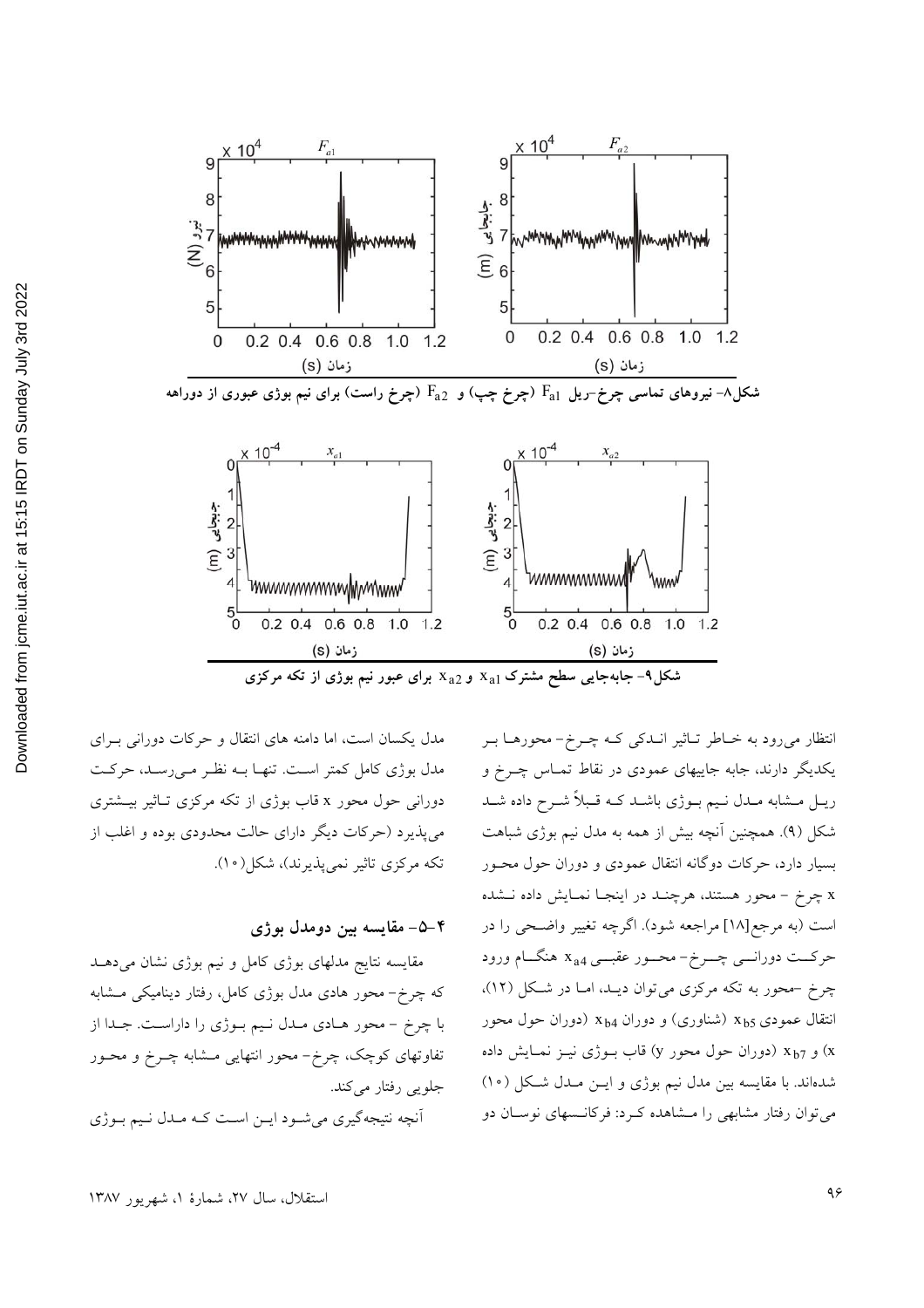

شکل۱۰– جابهجاییهای درجات آزادی  $\rm\,x_{b1}$  (انتقال قائم چرخ – محور)،  $\rm\,x_{b2}$  (دوران حول محور x در چرخ – محور)، ردور از تکه مرکزی ( x میلا ردوران حول محور x قاب بوژی) برای یک مدل نیم بوژی عبوری از تکه مرکزی (x می كزی ( x م

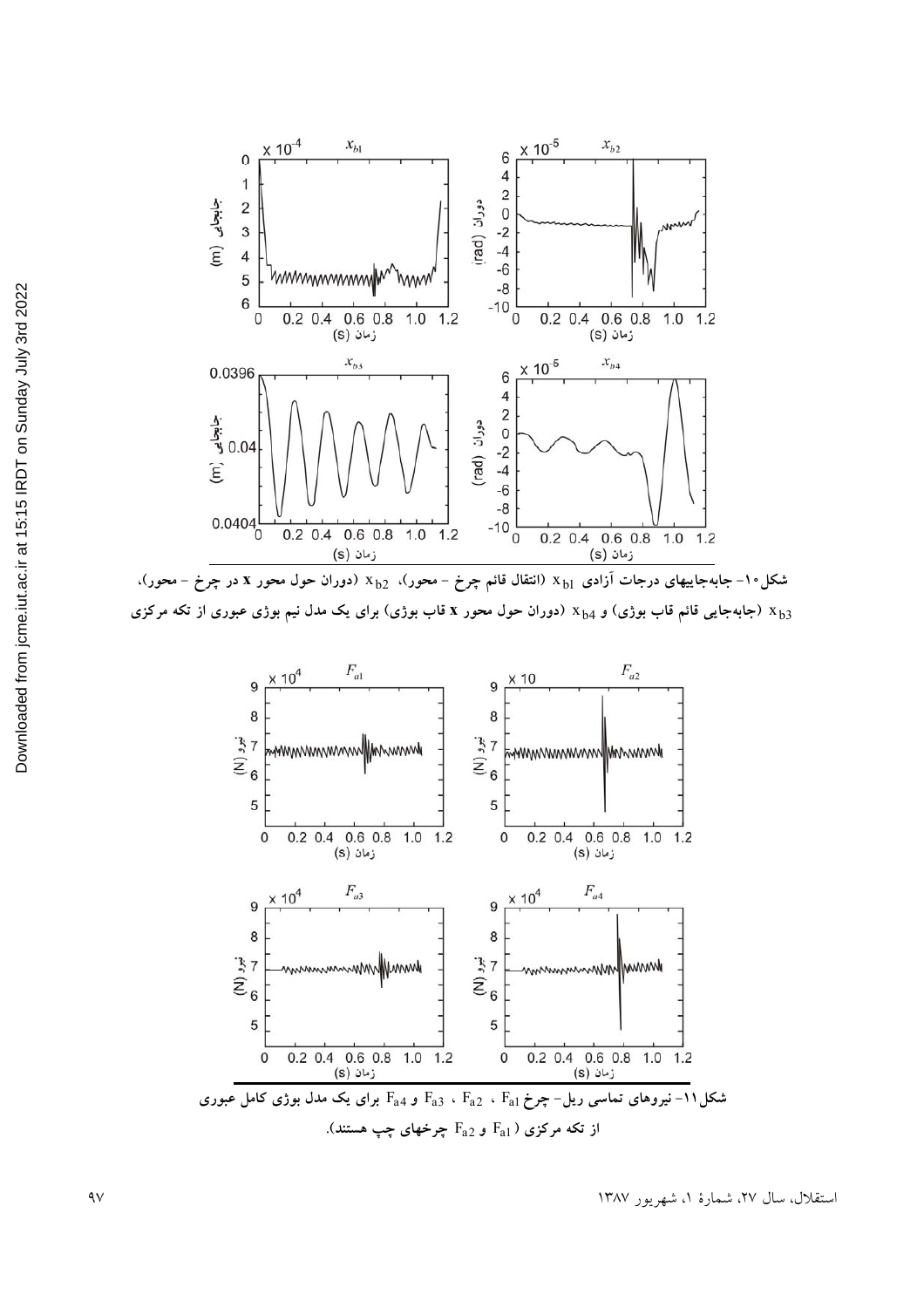

برخلاف پیچیدگی زیاد مدل بوژی کامل، به همان انـدازه رفتـار دینامیکی یک چرخ- محور عبوری از تکـه مرکـزی را تـشریح می کند. پس برای کاستن زمان محاسبات، در قسمت بعلدی مطالعات حاضر، تنها مدل نيم بوژي در نظر گرفته مي شود.

#### ۵–۵– عبورهای نامنظم از روی تکه مرکزی

تاکنون در محاسبات ارائــه شــده عبــور چــرخ از روی ريــل بالدار به دماغه به آرامی(بستر صاف) صورت گرفته و تنها تـاثیر تغییر در انعطاف پـذیری (نرمـی) ریلهـا، وارد محاسـبات شـده است. حـال برخـي محاسـبات كـه در أن وجـود ناهمواريهـاي سطحی xirr (به معادلات (۶) مراجعه شـود) باعـث عبورهـای نامنظم بر روی تکه مرکزی شده، ارائه می شود. باید دقت شـود که تابع ناهمواری به کار رفتـه در ایــن مــدلها چگــونگی عبــور چرخ از ریل بالدار تا دماغه را نشان میدهد. در عمل چیزی که انتظار میرود یک اختلاف ارتفاع بین ریل بالدار و دماغه است جایی که چرخ از روی دماغه عبور میکند. این اختلاف ارتفاع باعث به وجود آمدن ضربهای بزرگ بر تکه مرکزی می شود، که

این پدیده در اینجا بررسی نمیشود. کمترین و بیشترین مقــدار نیــروی تماســی ریــل-چــرخ در هنگام عبور یک نـیم بـوژی از دوراهـی محاسـبه شـده اسـت. محاسبات برای مقادیر مختلـف عمـق نـاهمواری (پـارامترA در معادله (۶)) و برای سرعتهای متفاوت وسیله نقلیه انجـام گرفتـه است. مقدار نهایی محاسبه شده نیروی تماسی در شکلهای (١٣) و (١٤) با نقطه چين نشان داده شده است و خطـوط تنهـا درونیابی خطوط مستقیم بین گرهها را نشان میدهد. شکل (۱۳) مقادیر حداکثر و حداقل نیـروی تماسـی ریـل-چـرخ در تکـه مرکزی را به صورت تـابعی از سـرعت وسـيله نقليـه و عمـق ناهمواری نشان می دهد. مشاهده می شود که عبور از روی بـستر صاف ( تـابع نــاهمواریA=0) نیروهـای تماســی کمتـری را در تمامي سـرعتها بــه وجــود مــي|ورد. افــزايش عمــق نــاهمواري، موجب افزیش سریع حداکثر مقــدار نیــروی تماســی مــیشــود. مطابق شکل در سرعت ۷۰ کیلومتر بر سـاعت حـداکثر نیـروی تماسی تقریبا دو برابر مقـدار نیـروی تماسـی اسـتاتیکی اسـت. همچنین در شکل (۱۳) می توان مشاهده کرد که حـداکثر مقـدار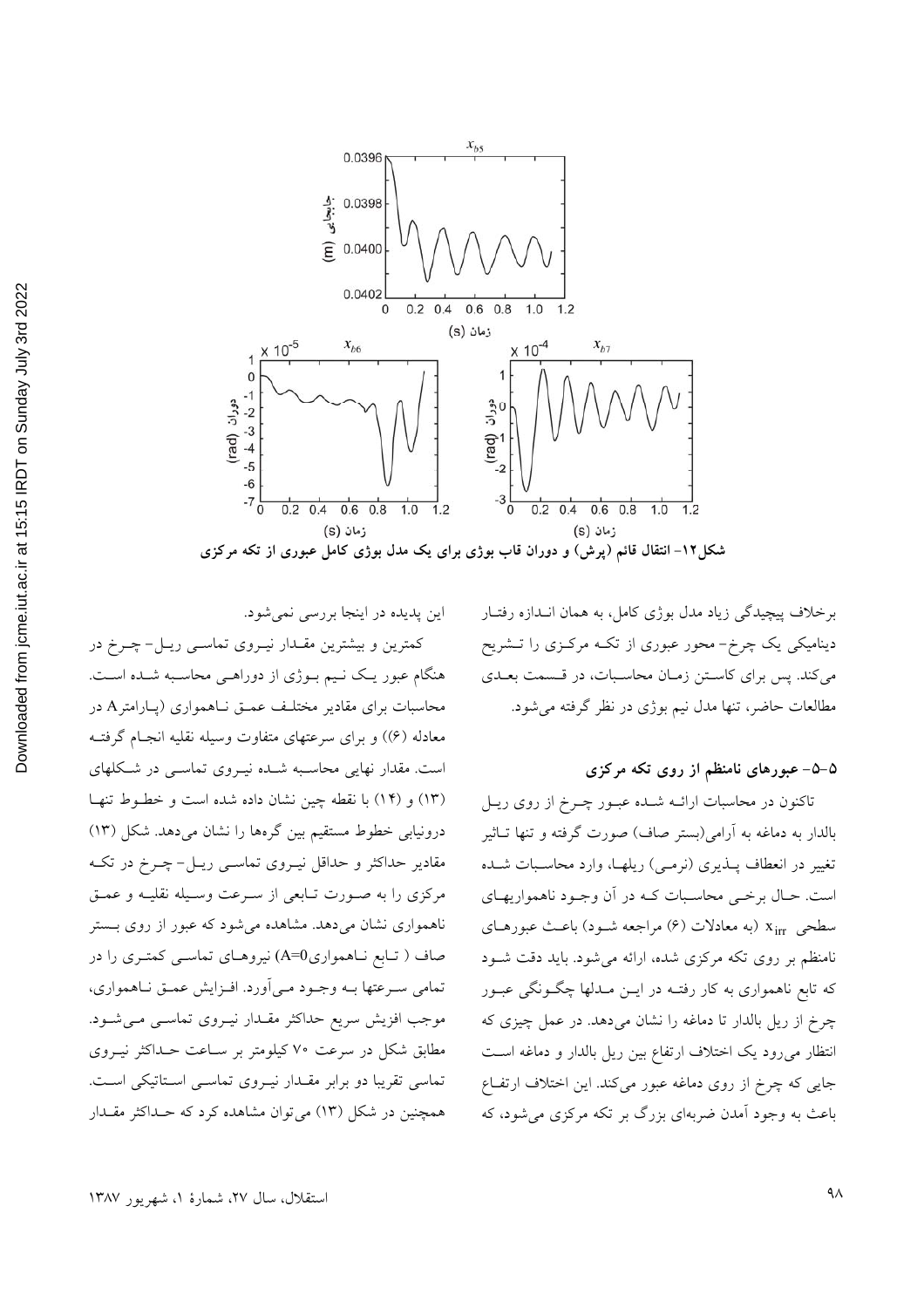

شکل۱۳– حداکثر و حداقل نیروهای تماسی نرمال شده ریل–چرخ بر تکه مرکزی (نیروی تماسی نرمال شده استاتیکی) برحسب سرعت وسیله نقلیه برای سه حالت ناهمواری متفاوت (۴٫۰و۲٫۰و-A=) به کار رفته در مدل نیم بوژی



شکل (۱۴) حداکثرمقدار نیروی ضربه را به صـورت تـابعی از پارامتر ناهمواری A برای برخی سرعتهای وسیله نقلیه نشان می دهد. نکته قابل توجه اینکه برای سه سرعت پایینتر، ضربه وارده بر ریل اصلی به علت ناهمواری در تکـه مرکـزی، کمتـر می شود. بـه نظـر مــی(سـد کـه نـاهمواری، تغییـر ناگهـانی در انعطاف پذیری تکه مرکزی را جبران می سازد. اگرچـه یـک ناهمواري بزرگ باعث ضربه بزرگي بر تکه مرکزي مـي شــود و

نیروی برخورد می تواند صفر باشد. این بـدان معنـی اسـت کـه چرخ تماسش را با ریل از دست میدهـد. یعنـی چـرخ از روی قسمت انعطاف ناپذیر پرش میکند و بعـد از آن مـی توانــد بــه روي ريل برگردد.

شکل (۱۳) بیان می کند که نیروی ضربه بعد از یک پرش، بــه ویژه در سرعتهای بالا، بسیار بزرگ است. نیــروی ضــربه در تکــه مركزي از طريق محور چرخ ويا از طريق تراورسها انتقال مي يابد.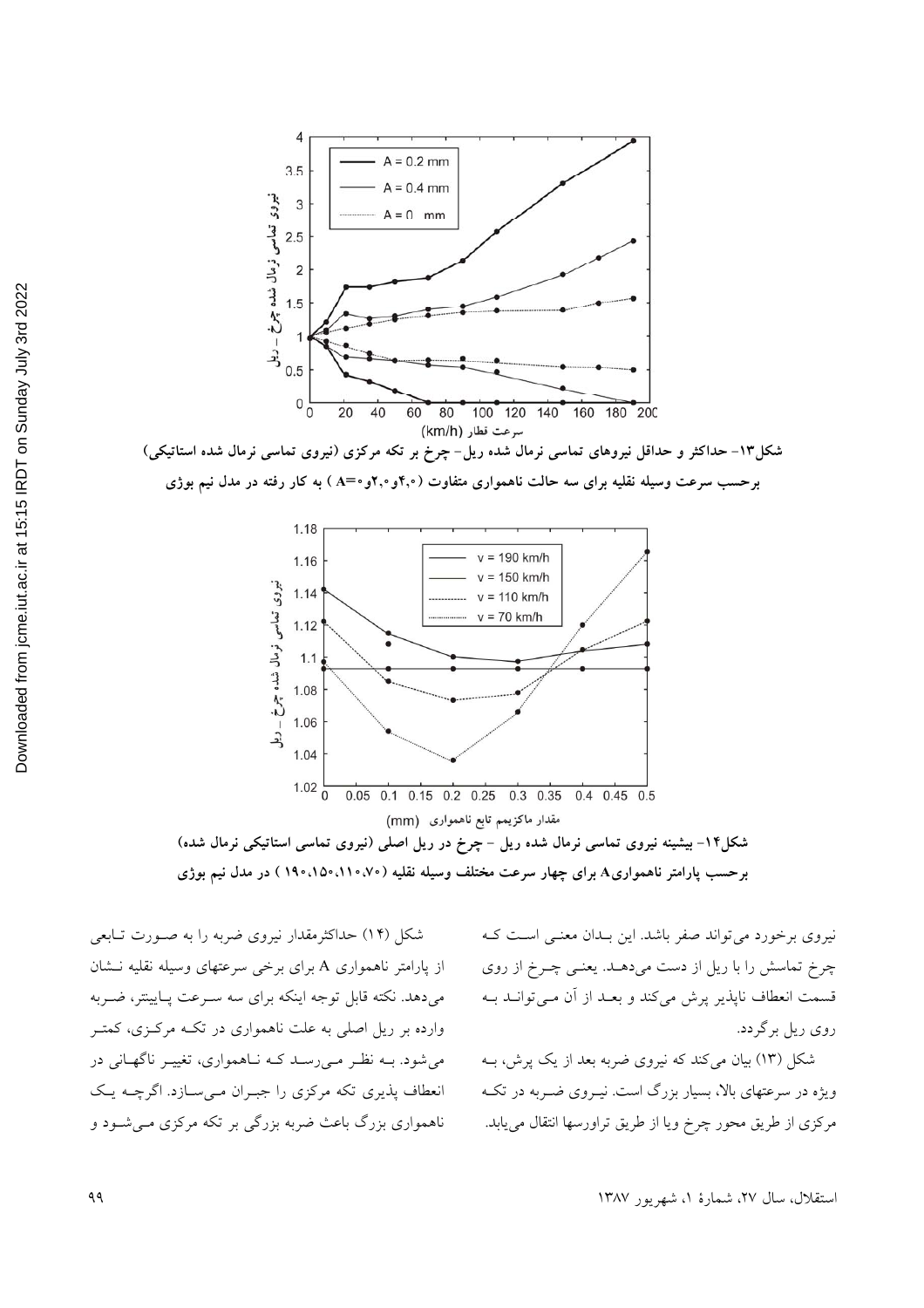بهطور چشمگیری زیاد می شود. هم اکنون در سرعت ۷۰ کیلومتر بر ساعت حداکثر مقدار نیروی برخورد ریل-چــرخ دو برابر شده که اهمیت نگهداری مناسب دوراهه را نشان میدهد.

مطالعات تجربي براى تعيين ميرايي مودال يك سوزن واقعى بایستی انجام پذیرد. همچنین مقـادیر منطقـبی دامنــه A از تــابع ناهمواری باید اندازهگیری شود. همچنین بایـد متـذکر شـد کـه تابع ناهمواری به کار رفته در اینجا از ریل بالدار شروع شـده و در دماغه در همان سطح پایان مـیbیابـد. اگــر یــک اختلافــی در سطح وجود داشته باشد (دماغه بالاتر از ريل بالدار) اين به وارد آمدن ضربه به تکه مرکزی و حتی بیشتر شدن آن کمک می کند.

## تحقيقات آتي

در این مقاله نتـایج محاسـبات نظـری بـا مدلـسازی صـورت گرفته، ارائه شده است. گرچــه اعتبارسـنجي نــرم افــزار و مــدل ديناميكي خط أهن – قطار در مقالات قبلي مولف صورت گرفتــه است ولي به لحاظ اهميت مـسئله و ضـرورت كنتـرل نيروهـا و ضربات چرخ – ریـل، انجـام آزمایــشات واقعـی و انــدازهگیـری پارامترهای مختلف به عنوان تحقیقات آتی مد نظر است.

#### تشکر و قدردانی

در پایان از حمایتهای مالی انستیتو تحقیقـات راه آهــن چــین و راهنمایی استاد شیاخی از دانشگاه جیائوتونگ پکــن و حمایــت از انجـام آزمایــشات لازم در نــواحی مختلـف چــین تــشکر و قدرداني مي شود.

- 1. Timoshenko, S., History of Strength of Materials, McGraw-Hill, New York, 1954.
- 2. Inglis, C. E. A Mathematical Treatise on Vibrations in Railway Bridges, University Press, Cambridge, 1934.
- 3. Fryba, L., Vibrations of Solids and Structures Under Moving loads, Noordhoff International Publishing, Groningen, 1972.
- 4. Knothe, K., and Grassie, S. L. " Modelling of Railway Track and Vehicle/Track Interaction at High Frequencies," Vehicle System Dynamics, 22, 209-262, 1993.

این ضربه از طریق ریل اصلی منتقـل مـی شـود، در سـرعتهای خيلي بالا (١٩٠ كيلـومتر بـر سـاعت) افـزايش ١٠درصـدي در نیروی تماسـی روی ریـل اصـلی ناشـی از نـاهمواری در تکـه مرکزی نیست. اما بیشتر به علت متفاوت بودن انعطـاف پـــذیری ریل اصلی ایجاد می شود که در اثر وجود فاصله بسین تراورستها به وجود مي اَيد.

## ۶- نتیجه گیر ی

برای دو مدل بوژی، نـشان داده شــد کــه تغییــرات نیــروی تماسي ريل-چرخ در ريل اصلي و تيغه ريـل، قبـل از رسـيدن چرخ-محور به تکه مرکزی، همفاز هستند. تغییـرات در نیـروی تماسی ریل-چرخ ناشی از تغییرات انعطاف پذیری موجود در خط به علت وجود فاصله بین تراورسهاست. هنگامی کـه یـک چرخ بر روی سوزن و ریـل بالـدار بـه سـمت دماغـه در تکـه مرکزی حرکت می کند، ناپیوستگی (گسستگی) باعث ایجاد بـار ضربهای میشود و بدین ترتیب نیروهای تماسـی ریـل-چــرخ غیرهم فاز می شوند که نتیجه آن حرکت نوسـانی محـور چــرخ است. میرایی سیستم سبب می شود که رفتار دینامیکی قائم مجموعه تقریبا مشابه رفتار مسیر قبل از تکه مرکزی شود.

تحت شرایط ایدئال تکه مرکزی، انتقال چرخ از ریل بالـدار به دماغه، به نرمی صورت میگیرد. افزایش در نیـروی برخـورد ریل/چرخ تنها بین ۳۰تا۵۰ درصد است. هنگام به کارگیری یک مدل واقعی برای انتقال (داشتن ناهمواریهای اجتنـاب نایــذیر)، نیروی تماسی ریل-چرخ با افزایش هرچه بیشتر سرعت،

#### مراجع

- 5. Lin, Y. H. and Trethewey, M. W. "Finite Element Analysis of Elastic Beams Subjected to Moving Dynamic Loads," J. Sound Vibr., 136, 323-342, 1990.
- 6. clark, R. A., Dean, P. A., Elkins, j., and Newton, S. "An Investigation into the Dynamic Effects of Railway Vehicles Running on Corrugated Rails. Proc. Instn Mech Engrs, Part C, Journal of Mechanical Engineering Science, Vol. 24 (C1), PP. 65-76, 1982.
- 7. Zakeri J. A., Xia H., and Fan J. J., "Computer Simulation for dynamics of Railway Track